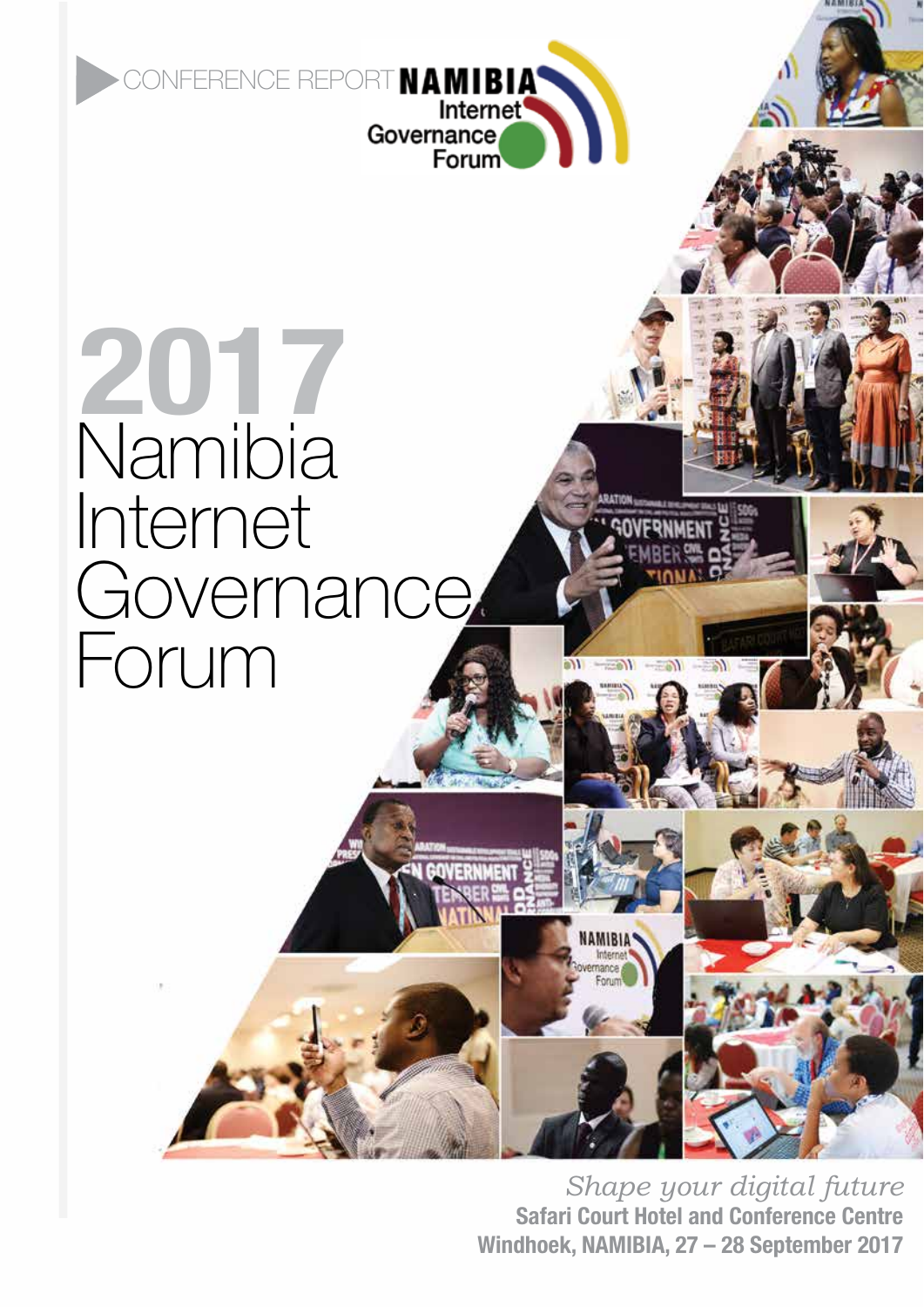#### **Published by**

Namibia Internet Governance Forum (NamIGF) Website: http://namibia.intgovforum.org/

#### **Realised with the support of**

ACTION Namibia Coalition African Network Information Centre Fesmedia Africa IGF Support Association Internet Society Namibia Chapter Ministry of Information and Communication Technology Namibia Media Trust Telecom Namibia UNESCO Windhoek Country Office

**Reporting** Jennifer Ido

**Editing** Frederico Links

**Cover design and layout** Zoé Titus



tele



namibia









**Windhoek Office**





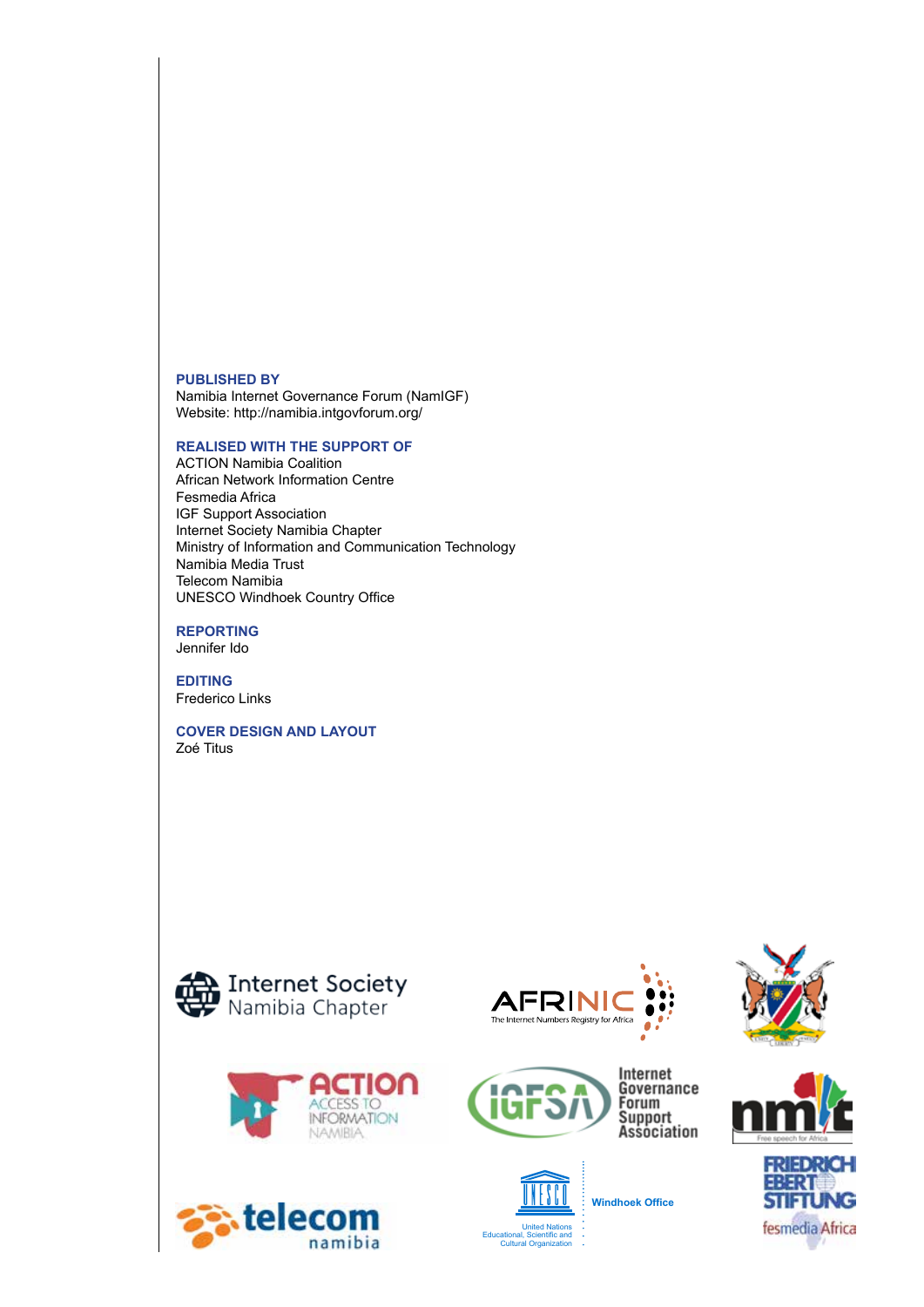## Content

### DAY 1: 27 SEPTEMBER 2017

#### FOREWORD AND ACKNOWLEDGEMENTS

#### OPENING SESSION: DAY I

**U5** 

**Remarks by Kiki Gbeho** United Nations Resident Coordinator **Remarks by Cecila Mamelodi-Onyadile** Senior Programmes Officer, Communications & IT, SADC Secretariat **Keynote address by Tjekero Tweya** Minister of Information and Communication Technology

#### SESSION I: THE INTERNET AS A MEDIUM TO ACHIEVE INCLUSIVE AND SUSTAINABLE SOCIAL, CULTURAL AND POLITICAL DEVELOPMENT

**Moderator: Zoé Titus** Namibia Media Trust / ACTION Coalition **Eileen Rakow** Director of the Office of the Ombudsman

**Welcome by Frederico Links** Chairperson, Namibia Internet Governance Forum

**Dr. Jean-Pierre Ilboudo** Head of the UNESCO Windhoek Office and UNESCO Representative to Namibia **Elizabeth Ujarura Kamutuezu** Acting Deputy Director: IPRM, Ministry of Information and Communication Technology (MICT)

#### SESSION II: THE ROLE OF THE INTERNET IN ACHIEVING YOUTH EMPOWERMENT IN **NAMIRIA**

**Moderator: Nashilongo Gervasius-Nakale** Internet Society Namibia Chapter (ISOC Namibia) **Lot Ndamanomhata** Board Member of the National Youth Council / Ministry of Poverty Eradication and Social Welfare **Eben Haihambo** Head of Digital Marketing, New Media Admarketing **Gabriel Nhinda** Lecturer, University of Namibia (UNAM) / ISOC Namibia **Patrine Henock** Team Namibia/Namibia Women in Encryption



11

**Uö** 

#### SESSION III: WOMEN, GIRLS AND THE INTERNET **Moderator: Natasha Tibinyane** ACTION Coalition **Nashilongo Gervasius-Nakale** Internet Society Namibia Chapter (ISOC Namibia) **Alisa Amupolo** CEO of PowerCom **Emma Teofelus** Youth Activist / Law Student **Vida de Voss** Director of Sister Namibia

**Betty Sibeso** Editor of Monochrome



#### SESSION IV: GROWING THE NAMIBIAN DIGITAL ECONOMY

**Moderator: Graham Hopwood** Director of the Institute for Public Policy Research (IPPR) **Bob Ochieng** Stakeholder Engagement Manager, Internet Corporation for Assigned Names and Numbers (ICANN)<br> **Sepo Lamaswala Haihambo** RMB Namibia/ First National Bank (FNB)<br> **Tatenda Malunga** Business Analyst, Green Enterpr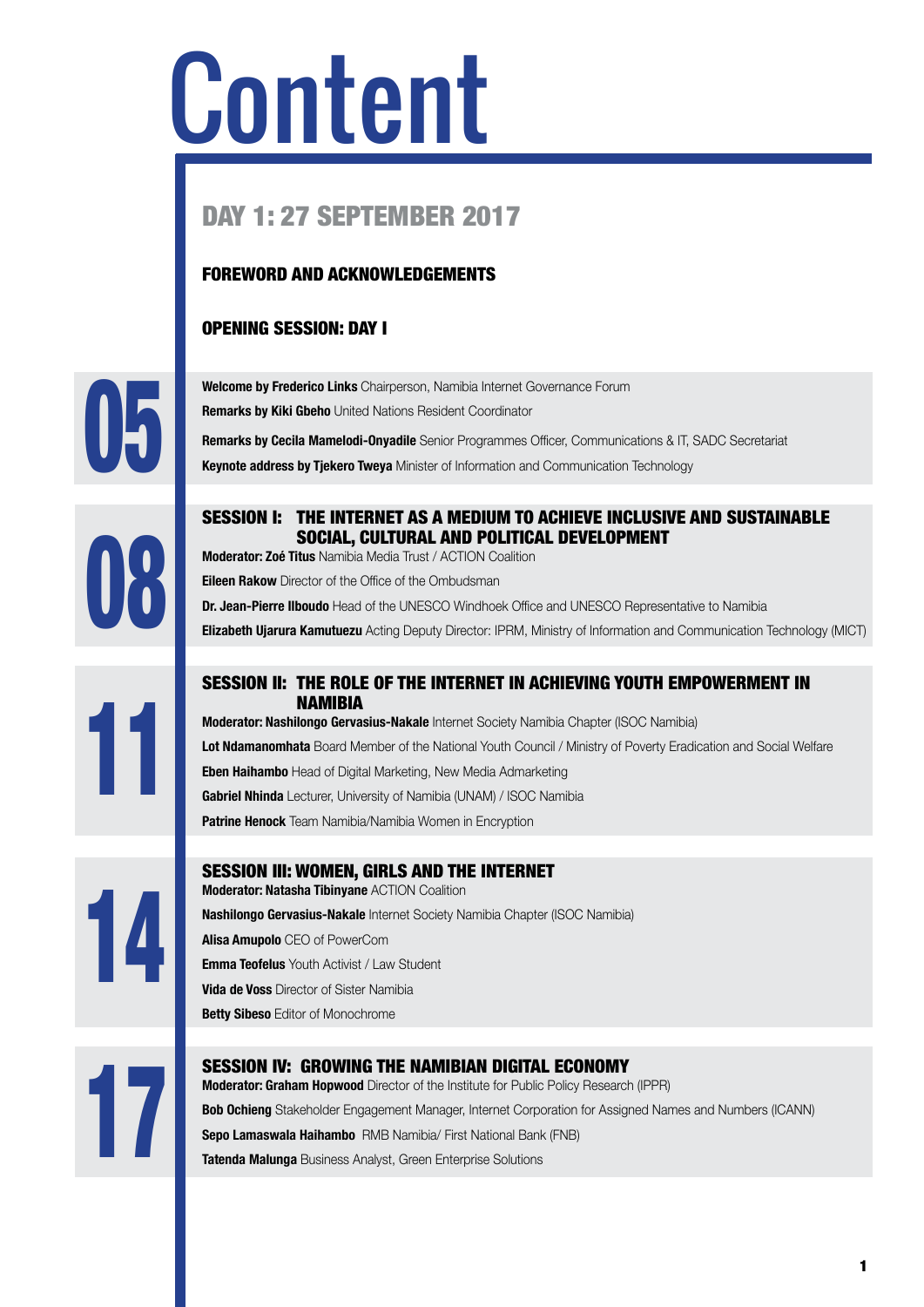16

#### SESSION V: CYBERSECURITY IN THE NAMIBIAN CONTEXT

**Moderator: Max Weylandt** Institute for Public Policy Research (IPPR)

**Chief Inspector Ratjindua Tjivikua** NamPol Cybercrime Unit

**Dr. Paulus Sheetekela** University of Namibia (UNAM)

**Dr. Fungai Bhunu Shava** Namibia University of Science and Technology (NUST)

**Frederico Links ACTION Coalition** 

#### 18 FILM LAUNCH EVENT: "IMPLEMENTING ACCESS TO INFORMATION IN AFRICA: MOVING FORWARD TOGETHER."

#### OPENING SESSION: DAY II (INTERNATIONAL DAY FOR UNIVERSAL ACCESS TO **INFORMATION**

# 19

#### OPENING SESSION

**Message from Ms Irina Bokova** Director-General of UNESCO on the occasion of the International Day for Universal Access to Information, delivered by Dr. Jean Pierre Ilboudo, UNESCO Representative to Namibia

**Keynote address by John Walters** Ombudsman of Namibia

**Launch of MISA 2017 Transparency Report by Natasha Tibinyane** MISA Namibia / ACTION Coalition



#### SESSION VI: ACCESS AND AFFORDABILITY

**Moderator: Professor Nixon Ochara** Professor in the Department of Informatics, NUST **Anna Amoomo** Internet Society (ISOC) Namibia Chapter, Student **Melvin Angula** Head of Universal Access and Services at the Communications Regulatory Authority of Namibia (CRAN)

## 24

#### SESSION VII: IMPROVING THE QUALITY OF MULTISTAKEHOLDERISM IN INTERNET GOVERNANCE PROCESSES IN NAMIBIA

**Moderator: Eberhard Lisse** Internet Society Namibia Chapter (ISOC Namibia)

**Honourable Faustina Caley** Member of Parliament

**Elizabeth Ujarura Kamutuezu** Deputy Director of IPRM, the Ministry of Information & Communication Technology (MICT) **Frederico Links ACTION Coalition** 

**Nashilongo Gervasius-Nakale** Internet Society Namibia Chapter (ISOC Namibia)



#### BUSINESS SESSION: THE FUTURE AND THE NATURE OF THE #NamIGF

**Moderator: Bob Ochieng** Stakeholder Engagement Manager, Internet Corporation for Assigned Names & Numbers (ICANN)

**Frederico Links** Chairperson, Namibia Internet Governance Forum

#### FINANCIAL REPORT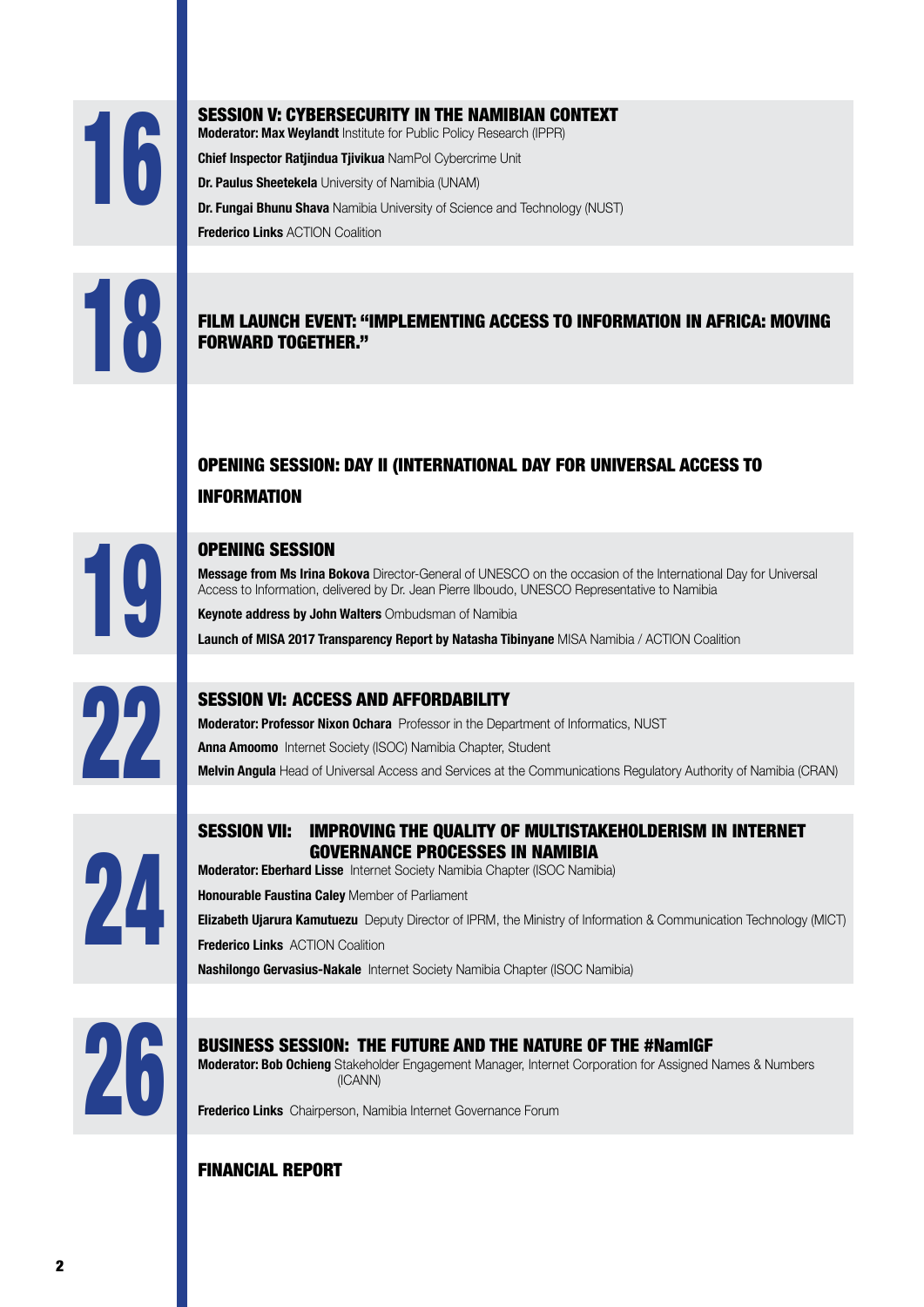## FOREWORD AND ACKNOWLEDGEMENTS

Getting the Namibia Internet Governance Forum (NamIGF) off the ground was undoubtably a rewarding experience for all those involved, since processes were initiated in the second half of 2016.

From the beginning attempts were made to live up to the ideal of having the NamIGF be the product and culmination of a thoroughly multi-stakeholder process. Alas, this proved more elusive than envisaged, even though we can still credibly claim that a large measure of multi-stakeholderism was attained throughout the processes leading up to 27 September 2017.

At the end of the day, though, multi-stakeholderism still largely remains an ideal to pursue, even more so in the wake of NamIGF than in its run-up.

That said, NamIGF was always envisaged as the platform to finally stimulate much needed, broad-based discussion around very pressing policy and socio-economic issues around the Namibian Internet. This has been successfully achieved, and can only go from strength to strength from the launch pad created in 2017.

Ultimately, it is our hope that the Namibia Internet Governance Forum will, and should, become the platform from which Namibia's voice will with increasing assertiveness be transmitted into the regional and global Internet governance spheres. The first steps have now been taken and it remains for us to build the momentum as we journey forward across the Internet governance landscape.

Against this backdrop, it is necessary and appropriate to recognise those who have enabled the emergence of the NamIGF.

Here I'd like to especially single out the following organisations and associations: The Access to Information in Namibia (ACTION) Coalition (for providing the guiding backbone of NamIGF); Fesmedia Africa (for the indispensable financial and material support); the Namibia Media Trust (for material and logistical support); the Ministry of Information and Communication Technology (for its supportive partnership); the IGF Support Association and the African Network Information Centre (for their highly appreciated financial assistance); Telecom Namibia (for its technical support); the Internet Society Namibia Chapter and the UNESCO country office (for being there when needed most); and the IGF Secretariat (for its advice and guidance).

And finally, we wish to acknowledge the IGF Academy, of Germany-based online human rights promoter iRights, and the Association for Progressive Communications (APC) for assisting us in taking the very first steps on what initially appeared a very daunting Internet governance landscape.

With that said, we'll see you all again in 2018!

**Frederico Links Chair: Namibia Internet Governance Forum**

*December 2017*

 Ultimately, it is our hope that the Namibia Internet Governance Forum will, and should, become the platform from which Namibia's voice will with increasing assertiveness be transmitted into the regional and global Internet governance spheres **1**  $\frac{6}{1}$ **J**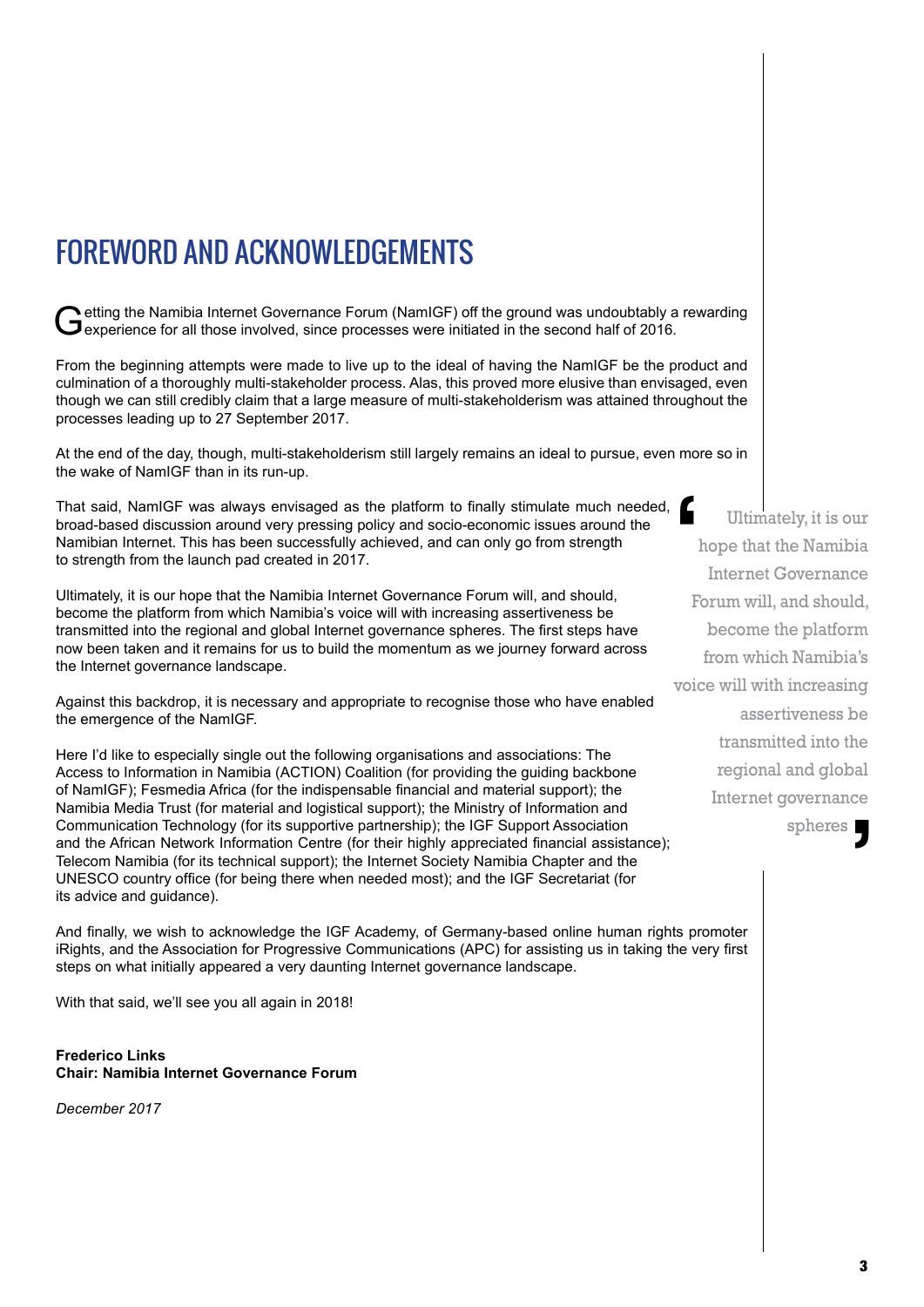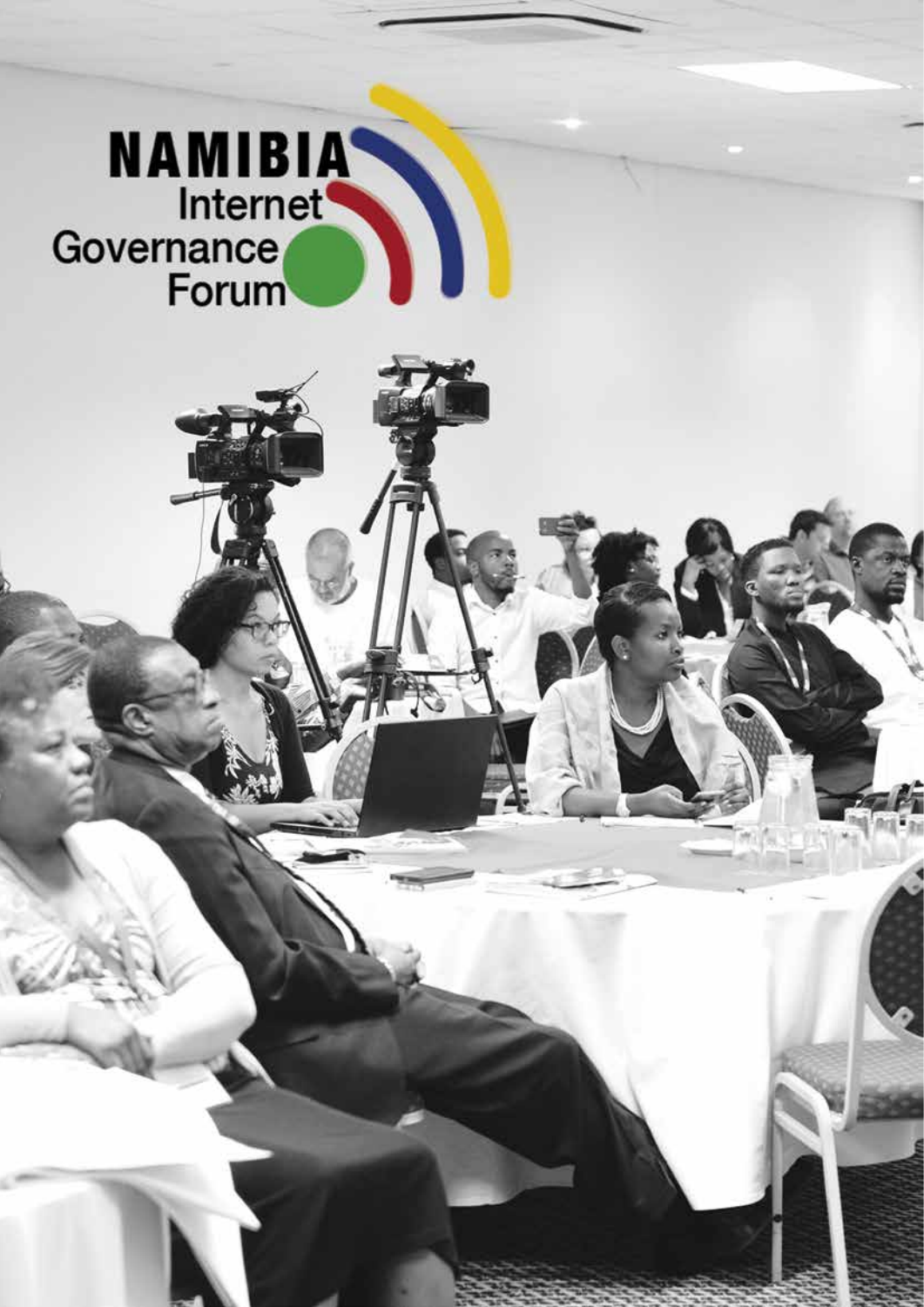## OPENING SESSION: DAY I

#### **Welcome by Frederico Links**

#### **Chairperson of the Namibia Internet Governance Forum (NamIGF)**

Frederico Links noted that this is the first Namibia Internet Governance Forum (NamIGF), 27 September<br>2017, therefore marks a monumental moment for all people involved in the process. He stressed that<br>the NamIGF is a multi 2017, therefore marks a monumental moment for all people involved in the process. He stressed that the NamIGF is a multistakeholder gathering aimed at providing an inclusive platform for addressing issues that affect Namibia, specifically in terms of the Internet.

Links stated that the first NamIGF comes at the right time: "It is about time that Namibia and Africa escalate their voices in this space (…) at the global level, very often we find ourselves not represented in discussions. (…) It is important that we start discussions at the national and regional levels and afterwards continue to take our concerns and interests to the global level. That is the aim of this Internet Governance Forum."

The dates of this event have deliberately been set to coincide with 28 September, the International Day of Universal Access to Information (IDUAI), as freedom of information is vital for effective Internet governance as well as for Namibia, its government, and the organisations involved in this event (including UNESCO, which in 2015 declared 28 September as IDUAI through its General Conference, adopting Resolution 38C/70).

Links ended his opening remarks, stating his hopes that participants will be able to broaden their understanding and knowledge during the two-day conference and will be encouraged to further the message about Internet governance, its meaning and what can and should be done in this space. "The Internet governance space is a space of active participation and the floor is open for everyone to actively contribute to discussions. As the Internet is a lively space, this platform should be used to put the issues and concerns that participants have regarding their specific backgrounds, sectors and fields on record."

Following the NamIGF, the conference report will be submitted to the IGF Secretariat in Geneva with the aim of achieving official accreditation for Namibia from the UN body.

In conclusion, Links thanked all the partners including, fesmedia Africa of the Friedrich-Ebert-Stiftung, the Namibia Media Trust (NMT), and the African Network Information Centre (AFRINIC), the Ministry of Information and Communication Technology (MICT), the Namibia Chapter of the Internet Society (ISOC), UNE-SCO Windhoek Office, Telecom Namibia and the Internet Governance Forum Support Association (IGFSA).

#### **Kiki Gbeho United Nations Resident Coordinator**

Iki Gbeho started with congratulating Namibia on hosting its first ever Internet Governance Forum<br>
(IGF) focused on fostering discussion on Internet governance in a bottom-up inclusive manner. She<br>
noted that Internet gove (IGF) focused on fostering discussion on Internet governance in a bottom-up inclusive manner. She stakeholders discuss and make decisions about the Internet.

"Forums like this allow issues to emerge; issues that not only strengthen local governance, but also allow participation in the international Internet governance debate." Pertinent matters include the topic of net neutrality: allowing for "access to information we want, the way we want it," on the Internet; and whether "bad access trumps no access."

In 2015, the world agreed to a new set of ambitious goals aimed at changing the world for the better, set to be achieved by 2030. The 17 Sustainable Development Goals (SDGs) of the United Nations Agenda 2030 are intended to help eradicate poverty, ensure environmental sustainability and prosperity for all.

27 September 2017 marks a monumental moment for Namibia and all people involved in the NamIGF  $\begin{array}{c} 2 \\ m \\ m \\ m \end{array}$ 

process . **J**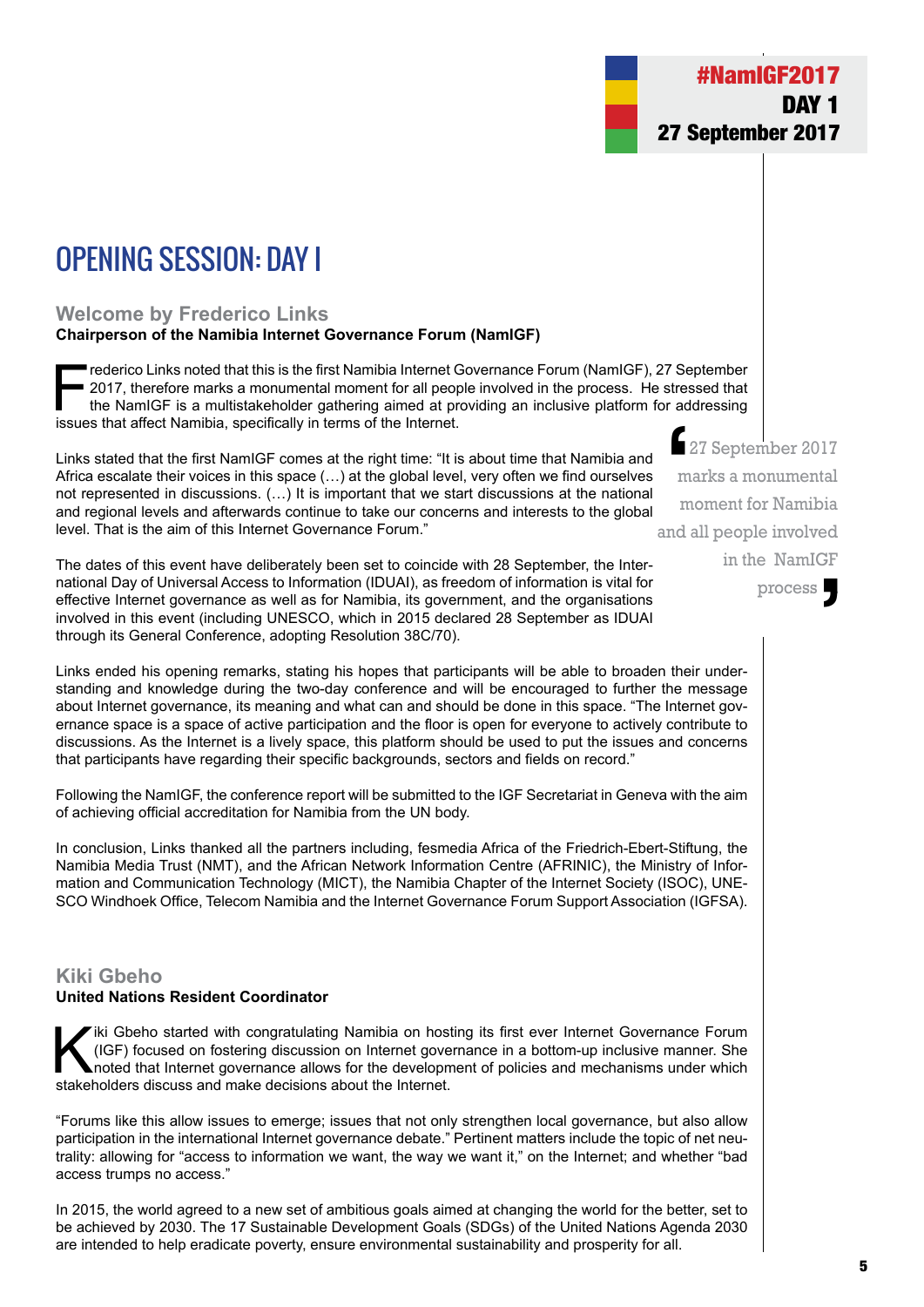Namibia itself has declared a 'War on Poverty', with the National Development Plan, the Harambee Prosperity Plan and the Poverty Blueprint, which all speak to "accelerate development and ensure no one is left behind."

 A well-governed Internet is a critical ingredient to our common goal: a quest to industrialise Namibia through the work of a healthy and educated people ' Inte<br>
Inte<br>
ing

Access to information is vital in improving the public's understanding of current and emerging development issues. Freedom of information also positively affects transparency and accountability by facilitating dialogue between decision-makers and the rest of society. The Internet as an information resource and Information and Communications Technologies (ICTs) as a means to easily, swiftly and widely disseminate information have the potential to help overcome the information divide and further the free flow of information.

Millions of people in low-income countries still depend on public venues for computer and Internet access, despite the global proliferation of mobile phones and home computers.

According to the International Telecommunication Union, in Africa almost 75% are offline, while Internet penetration rates are approximately 35% as compared to 80% penetration in Europe.

Gbeho concluded with highlighting that "a well-governed Internet is a critical ingredient to our common goal: a quest to industrialise Namibia through the work of a healthy and educated people, a Namibia where the war against poverty is won, a Namibia where no one feels left out."

#### **Cecilia Mamelodi-Onyadile**

#### **Senior Programmes Officer for Communication and ICT SADC Secretariat**

ecilia Mamelodi-Onyadile started with pointing out that the SADC Secretariat wishes to thank Namibia is taking in a step that SADC as a regional body has envisioned. The regional IGF was set up six years ago, with the firs ia for the initiative and for having invited SADC to officiate this opening ceremony. Namibia is taking with the first SADC Internet Governance Forum being held in Johannesburg in 2012. SADC called on its member states to hold their own national IGFs, and Namibia on this day becomes the sixth SADC country to convene a national IGF, making this a crucial step feeding into the regional and continental IGFs.

"The Internet is a very important component in our lives. It is changing the way we do things and is introducing new challenges and new dynamics." Cybersecurity is an area of increasing concern in African and SADC is working on addressing cybersecurity issues. Providing people with access to information is vital but "over and above providing access, we also need to provide security to our citizens who are accessing this particular information." There are several SADC initiatives to guarantee increased access to information and SADC is rolling out national Internet exchange points to ensure that the data that is transmitted in the region, remains in the region and therefore reduces the cost of access (one of the key issues SADC is dealing with).

The NamIGF will provide a forum to discuss key issues, and those discussions can feed into the continental IGF in order for the voices of SADC member states, including Namibia, to be heard at this level.

#### **Keynote Address: Honourable Tjekero Tweya Minister of Information and Communication Technology, Namibia**

With 75% of Africans offline, "how can we as politicians or decision-makers not be concerned about these realities?" Honourable Minister Tweya is therefore determined to increase the internet coverage in Namibia to 100%. " these realities?" Honourable Minister Tweya is therefore determined to increase the internet covrepresent and these are the people living in rural areas." Namibian statistics are "even more shocking" with approximately 13% Internet connectivity; with many schools, health clinics and businesses left out. Thus, harnessing the potential of ICTs, for instance through e-governance, would only benefit a handful of the population.

The Internet has become an increasingly important platform for communication, locally, globally, personally and professionally, as well as a platform for meaningful political, social and economic engagement.

With the Internet having become such a crucial infrastructure, questions as to how, why and by whom the Internet should be governed are more pertinent. Despite their seemingly divergent interests and perspectives, policy makers, economic stakeholders and civil society advocates alike, all have a stake in the Internet. This makes the Internet a multistakeholder platform which is the principle that should underpin Internet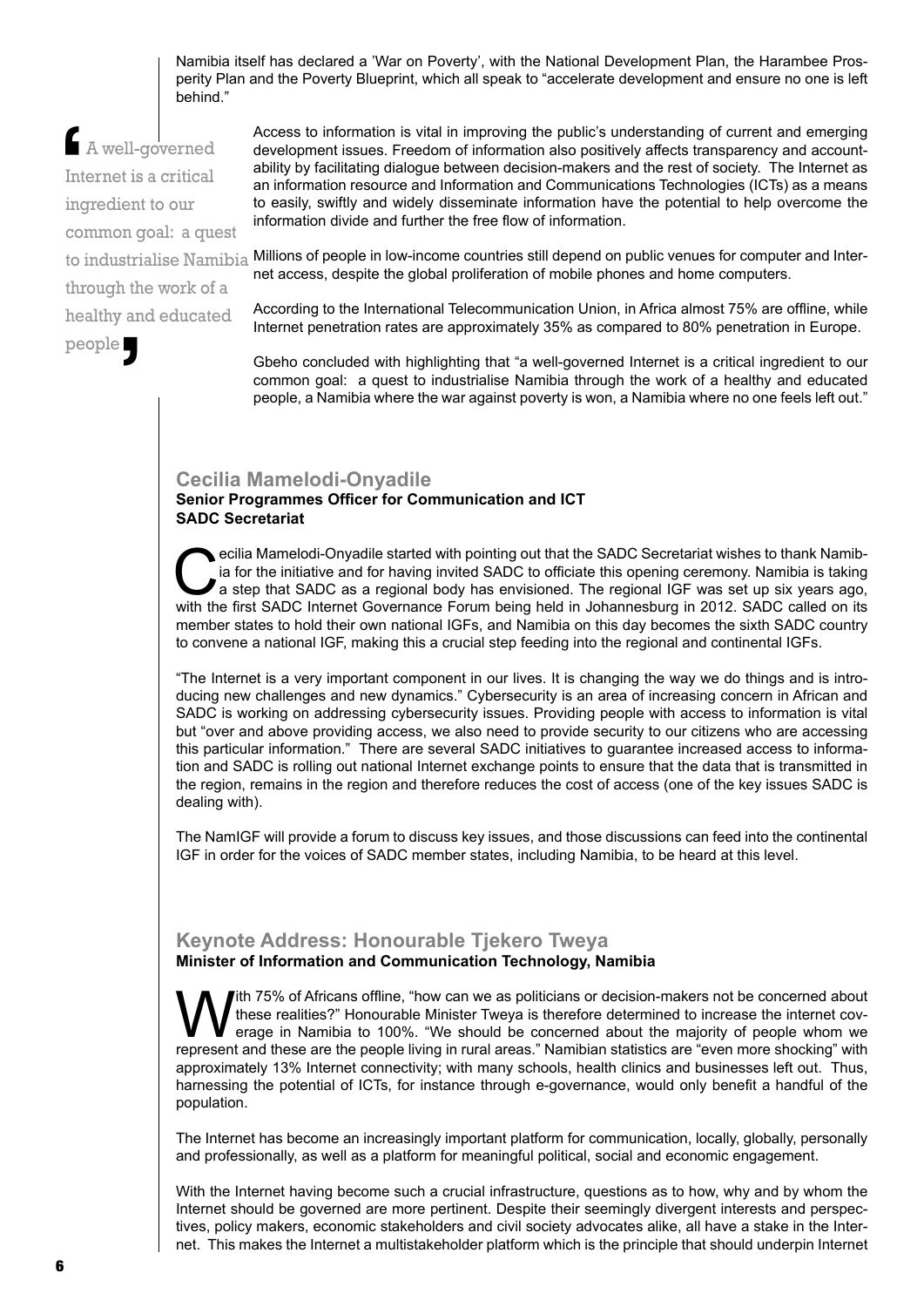governance processes on the national, regional and global level.

"I am pleased that Namibia adopted a multistakeholder approach which is a legitimate, transparent and open process to all participants and consciously includes a diversity of stakeholders from industries, civil society, government, technical experts and the academic communities." Sustainable development must be inclusive; all citizens must participate to achieve real progress.  $\mathbf{G}$ 

In 2014, SADC urged member states to establish their national IGFs by June 2015. While this was not achieved, "today we can say that the NamIGF is finally a reality."

Honourable Minister Tweya continued to underline that the first ever NamIGF will produce and establish common understanding as well as articulate common positions and proposals on Internet governance from the Namibian perspective. He therefore hopes that pertinent issues will be discussed, especially with the goal of reaching a common understanding on how to balance security and privacy online.

The global Internet governance space is still largely dominated by the global north, it therefore becomes imperative to include the perspectives and interests of small, developing countries, such as Namibia, in the discussions to be able to protect national interests. "Namibia must have its voice heard."

The NamIGF theme: "Shape Your Digital Future" is in line with Namibia's stated developmental objectives. Namibia endeavours to become a developed country and a knowledge-based economy through Vision 2030. To this end, Government has initiated the roll out of e-governance platforms across strategic state sectors and departments, and the review of ICT-related laws and policies with the aim of establishing appropriate legal frameworks for achieving the country's digital goals. Additionally, the Namibian Government continues to heavily invest in ICT infrastructure, locally, nationally and regionally, and provides computers to schools and youth and community centres around the country to increase citizens' access to the Internet.

Access to Information to further government transparency and accountability has been embraced by the Namibian Government and has therefore been explicitly articulated in the country's Harambee Prosperity Plan. Namibia is also a signatory to the 17 SDGs, of which SDG 16 recognised the importance of access to information for achieving sustainable development.

Agreeing that access to information is a developmental imperative, the Namibian Government, through the Ministry of Information and Communication Technology (MICT), remains committed to ensuring access to information to all citizens. The Access to Information Bill is currently being finalised for tabling in Parliament in the near future. The Bill has undergone a comprehensive and inclusive consultation process, including consultations with rural communities from all areas.

Honourable Tjekero Tweya concluded his remarks with declaring the NamIGF officially opened and ready to serve Namibia and Namibian interests.

Despite their seemingly divergent interests and perspectives, policy makers, economic stakeholders and civil society advocates alike, all have a stake in the

> Internet | '

Namibia must have its voice heard in the international Internet Governance arena . I<br>
its<br>
int '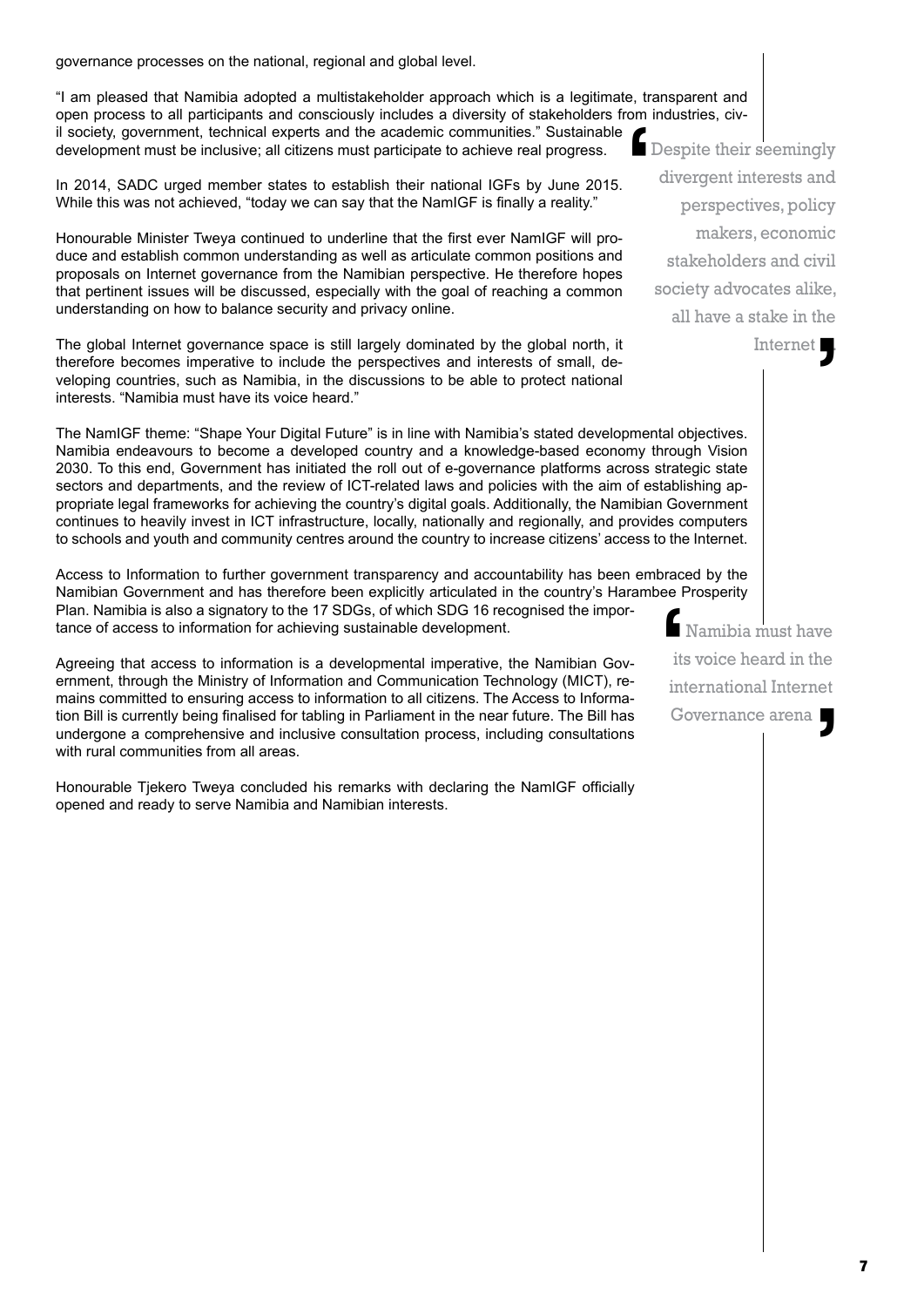## SESSION I: The Internet as a medium to achieve inclusive and sustainable social, cultural and political development

**Moderator: Zoé Titus Namibia Media Trust (NMT) / ACTION Coalition**

> **Scene setting session. ICTs can be key enablers of development across all pillars of sustainable development. The panel discussed what factors can influence and promote sustainable and inclusive growth when leveraging ICTs for development, as well as share experiences on policies and capacity building initiatives that have helped promote inclusivity when leveraging the Internet to enable sustainable development. The panel discussed what challenges to inclusion and sustainable development need to be addressed to try and achieve the SDGs, and the policy approaches necessary.**

#### **Eileen Rakow Director of the Office of the Ombudsman**

Eileen Rakow explained that from a human rights perspective, sustainable development means inclusive growth without leaving anyone behind. Sustainable development cannot happen without involving marginalised groups, especially those that lack access to human rights and access to basic services.

> "There is a disconnect between what we as a country promise, and what is being done in practice." Good ideas are being expressed as to how to achieve truly inclusive development, considering the needs of diverse groups and facilitating their participation in the process.

The Internet can be used as a tool for access to justice, "today it is a breeze to conduct legal research, as you can get all judgements electronically" and laws can also be obtained online, e.g. through the database of the Legal Assistance Centre (LAC).

#### **Dr. Jean-Pierre Ilboudo**

**Head of the UNESCO Windhoek Office and UNESCO Representative to Namibia**

Dr. Jean Pierre Ilboudo noted that UNESCO has taken on the mandate to promote awareness of the SDGs at the global and national levels. It is therefore pertinent that UNESCO collaborates with governments and local stakeholders to effectively domesticate the SDGs on the national level. In Namibia, the United Nations (UN) and the Namibian Government, together launched the 'Domestication of Sustainable Development Goals and Africa Agenda 2063' - global and continental goals set out to achieve sustainable development.

"In the Namibian context, it is crucial that the youth and journalists are educated about the SDGs," stressed Dr. Ilboudo. These two groups will be able to widely raise awareness about and promote the SDGs, which is vital for the successful realisation of the goals. Additionally, gender inequality needs to be addressed, as women play an important role - they "produce 80 percent of the economy in Africa."

Information related to SDGs is shared in indigenous languages via radio programmes and other mediums, for this information should be accessible to all in a comprehensive and usable format.

Community multipurpose centres should be a link between community radios and the Internet, allowing for information and content to be shared through diverse channels and bridging the information divide between rural and urban residents.

Finally, teaching journalism for sustainable development, a global initiative spearheaded by UNESCO, equips journalists with the tools to support the implementation of the SDGs.

 Sustainable development cannot happen without involving marginalised groups, especially those that lack access to human rights and access to basic services dev<br>
hap<br>
. |<br>|<br>|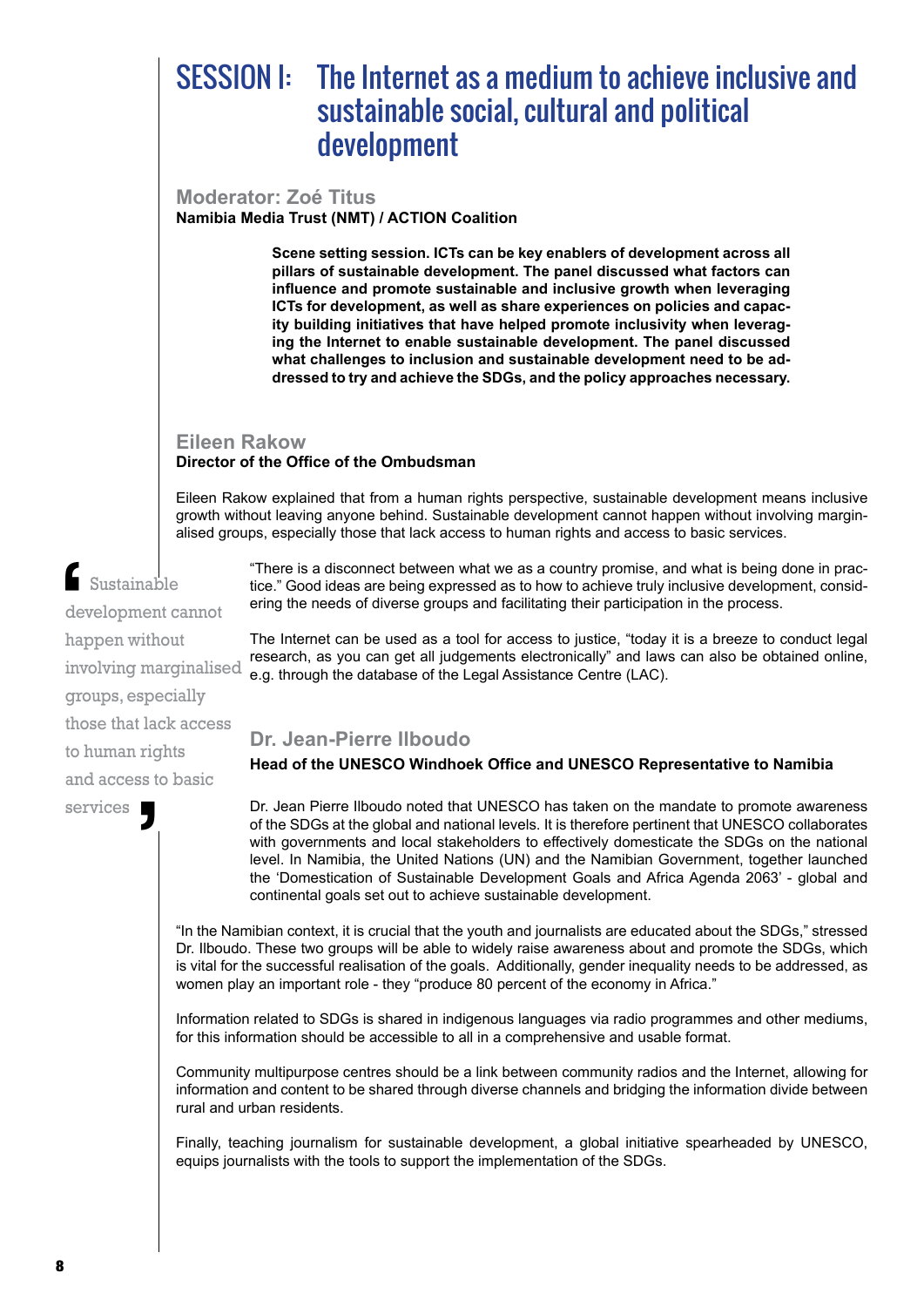#### **Elizabeth Ujarura Kamutuezu**

#### **Acting Deputy Director: IPRM, Ministry of Information and Communication Technology (MICT)**

Access must include fast and reliable Internet; e-learning cannot be introduced effectively when there is still

a lack of the appropriate infrastructure in rural areas for citizens to make use of these services.

Elizabeth Ujarura Kamutuezu highlighted that the Namibian ICT sector is small, but growing rapidly. The Namibian Government has developed numerous laws and policies to create an enabling environment for ICTs to prosper. These laws and policies are aligned with the country's development plans. **1** 

The recently-concluded Fourth National Development Plan (NDP 4) recognises ICT as an enabler for economic development, particularly with regards to poverty reduction. Vision 2030 clearly states the goal to achieve a knowledge-based society by 2030. The recent Harambee Prosperity Plan also recognises ICTs as a tool for economic development. Targets set include access to broadband for 80% of citizens, 70 % of the health sector, and 80% of the education sector.

The above shows that citizens are provided access to the Internet and other ICT services. "ICT is a tool for sustainable development, not a consequence of it."

Challenges exist with the affordability of data and the availability of infrastructure, especially in rural areas; these are common regionally and are not unique to Namibia. One has to recognise, Kamutuezu explained, that operators follow a business model, they have to make a profit and upgrading infrastructure comes at a cost. Fees, however, are monitored by regulators and cannot be set arbitrarily high. To bridge the digital divide and support universal access, the Government is planning to make funds available for operators who build infrastructure in rural and remote areas.

Community multipurpose centres should be a link between community radios and the Internet, allowing for information and content to be shared through diverse channels and bridging the information divide between rural and urban

residents . S

**FACTS** 

and

 $\Xi$ 

ures

#### **Discussion**

- If there is 71.3% of Internet coverage, why are only 13% of Namibians online? The number of Internet users should be increased before it can have a significant influence on development. For instance, despite the Office of the Ombudsman having a website and ICT facilities, there is still the need to go to people physically because they do not have access to ICTs.
- Another issue is the lack of availability of relevant information or lack of awareness on what, how and where information is accessible.
- There is a desperate need for up-to-date statistics on connectivity and Internet access. The MICT is now working with the NSA to have data collected. Is has to be ensured that this is done by reliable institutions which provide information that reflects the reality on the ground.
- Access to information as a right is not enough in this day and age; there is also a need for an explicit right to the Internet. A former Minister once made an announcement that free access to Internet will be provided to every school in the country but this has yet to be realised.
- The main challenge to e-learning is a lack of computer skills among teachers. As there is a need to upgrade teacher skills, Unesco partnered with the University of Namibia (Unam) to provide teachers with computer literacy skills, and created a platform where teachers can share ideas.

#### **Namibia has:**

- **• Mobile penetration of over 100%;**
- **• 74.5% digital terrestrial television (DTT) coverage;**
- **• 71.3% of the population have access to the Internet of which 53% have access to broadband;**
- **• 78% of Namibians have access to radio,which is a critical tool for information dissemination;**
- **• 143 postal offices countrywide have moved away from unused traditional services to increasingly function as a facility where citizens can access information; and**
- **• MICT has 26 community multi purpose centres in the major town in all regions, even in some remote areas.**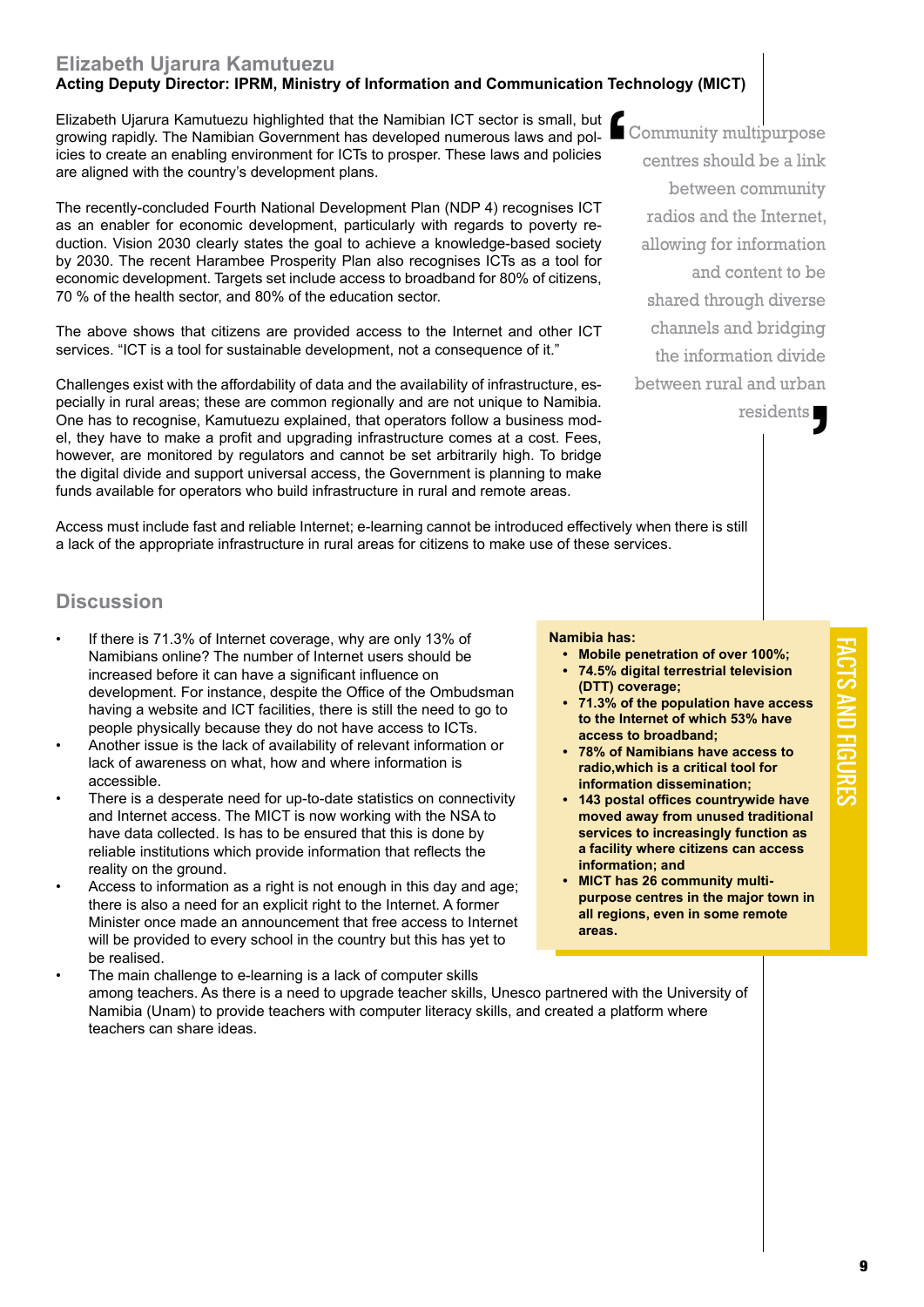## SESSION II: The role of the Internet in achieving youth empowerment in Namibia

**Moderator: Nashilongo Gervasius-Nakale Internet Society Namibia Chapter (ISOC Namibia)**

> **The youth are often disenfranchised, and may feel they have few avenues to express themselves. Since the Internet is an important element in urban youth culture, as well as significant in the lives of rural youth, it offers opportunities to achieve youth empowerment. The panel discussed how the Internet can aid youth, through communication and access to information, thereby building their social capital and capacity. How can the youth be included in sustainable development and the digital economy? How do we mobilise, empower and inspire the youth to take advantage of the Internet, data applications and mobile technology for self-development, business incubation and entrepreneurship?**

> **"The youth are the citizens of the Internet," the youth makes up the majority of Namibia's population and therefore need to be included in discussions on Internet governance and sustainable development processes.**

#### **Lot Ndamanomhata**

**Board Member of the National Youth Council/ Ministry of Poverty Eradication and Social Welfare**

 For the youth to be able to take full advantage of ICT services and developments, it is vital to bridge the digital divide, this will facilitate equal access to e-learning tools relevant to this group. '  $\begin{bmatrix} 1 \\ 0 \\ 0 \\ 0 \\ 0 \\ 0 \\ 0 \end{bmatrix}$ 

A digital divide exists between urban and rural youth, as well as a general divide in access to information due to a lack of national guarantees for the right to access to information. For the youth to be able to take full advantage of ICT services and developments, it is vital to bridge the digital divide, this will facilitate equal access to e-learning programmes and other tools relevant to this group. The Internet can be used for youth empowerment, if it is made available to all. Additionally, the youth needs to be empowered with information on their rights, opportunities available to them, matters that directly affect them, and how to participate in decision-making processes on these matters.

There are no data initiatives in Namibia, which makes it very difficult for the public to get hold of relevant factual information.

When talking about participation of the youth in decision-making processes, one has to also ask the question whether decision makers are actively consulting the youth—are they educating the youth on new laws and policies? Are they communicating beyond urban borders that a law or programmes and other policy is open for public participation? An effort needs to be made to include the rural youth in the dialogue and disseminate relevant, understandable information in vernaculars to ensure that the youth understand why and how policies and laws, once adopted, would affect them, as well as how they can get involved in the consultation process on such legislation.

> Without an access to information law, officials can refuse to grant access to public information on the grounds that clear regulations on which information can or has to be made available are non-existent.

#### **Eben Haihambo**

#### **Head of Digital Marketing, New Media Admarketing**

First one has to consider challenges for youth empowerment in general, not only with regard to the Internet, but also other factors such as access to health, education, communication and youth representation in government. In order to make effective use of the Internet one has to look at what opportunities the Internet provides with regard to these challenges.

With the vast amount of knowledge and information available online the Internet presents an opportunity for access to skills and business for the youth. For instance, YouTube offers tutorials in various subjects and on several topics. Entrepreneurial skills can be acquired and one can grow and exhibit businesses online. Limited access to information and access to ICTs however, restrict the youth's ability to access those opportunities.

If children are given skills and training in technologies, it will provide them with a great head start in live.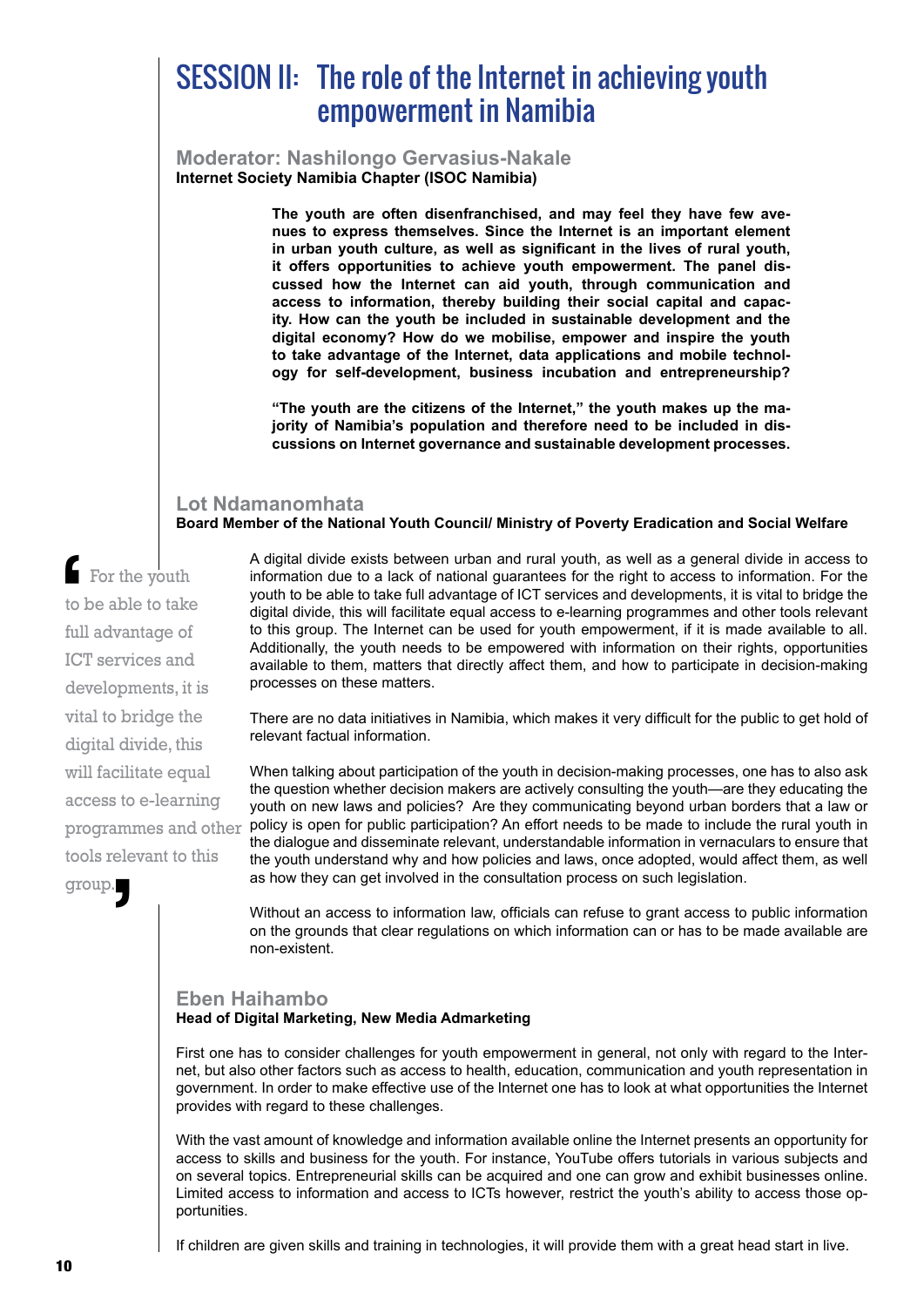#### **Gabriel Nhinda Lecturer, University of Namibia (UNAM) / ISOC Namibia**

Social media offers numerous opportunities for the youth. Nhinda himself encourages his students to not only meet physically but to also make use of online platforms which can make arranging meetings and group discussions easier.

There is an increase in initiatives aimed at making offline content available and widely accessible to rural communities. Nowadays, skills such as computer skills, social media skills and graphic design skills become increasingly necessary to acquire. Children need to be given options of what to learn, enabling them to choose subjects of interest and excel in them. the contract of the contract of the contract of the contract of the contract of the contract of the contract of the contract of the contract of the contract of the contract of the contract of the contract of the contract o

Acquiring a myriad of skills through available programmes, trainings and classes children are equipped for the future to generate an additional income for themselves, in times of economic recession or when they are unable to secure an adequately paying job in their primarily learned profession. "Social media enables the youth to create social capital and capacity."

Despite the digital divide, it is important that the youth who have access to the Internet engage in creating a safe and neutral space which will also benefit those who will receive online access in the future.

#### **Petrine Henock**

#### **Team Namibia/Namibia Women in Encryption**

The question we should asked ourselves is not whether the Internet can be used to empower the youth, but rather how can we utilise the Internet to empower youth. There are a lot of opportunities available in Namibia, with several societies and groups offering free trainings/education introducing new technologies. The youth needs to be educated and encouraged to make use of available resources.

It is also imperative to make use of already existing resources and build upon them, instead of launching new projects and initiatives in isolation, which will consequently be less fruitful.

The youth need access to training in tech and coding as well as on how to use cheap technology to stimulate and achieve youth empowerment and make better use of resources already available.

#### **Discussion**

- There is a lack of relevant, technology-related education in high schools, students are rarely familiarised with computers, the Internet, basic coding, etc.
- Teaching certain subjects in local languages will only be effective if terms and technical jargon are developed (or existent) in the local language that capture the essence of what is taught, e.g. appropriate translation of scientific terms.
- The research conducted in Namibia is not always up to standard.
- Youth should participate in structural reforms and transformation in society. Awareness-raising initiatives on pertinent issues targeting national youth should therefore be conducted.
- Social media should be used to engage with the youth on important policy matters and to consult them on issues of national interest, especially those that affect them directly.
- What responsibility do stakeholders have to mentor and equip the youth with the necessary knowledge and who needs to take responsibility to train the youth?
- It is not about what we know but about awareness on where and how to access knowledge and information.
- There is a lot of potential and innovation coming from young people; this needs to be encouraged and supported without undermining them.
- The youth needs to take responsibility for their own empowerment and make use of the opportunities available to them. Those who have access to technical devices and ICTs should take responsibility to share this with those less fortunate.
- It is our collective responsibility to teach everyone we know about technology.

11

Social media enables

the youth to create social

capital and capacity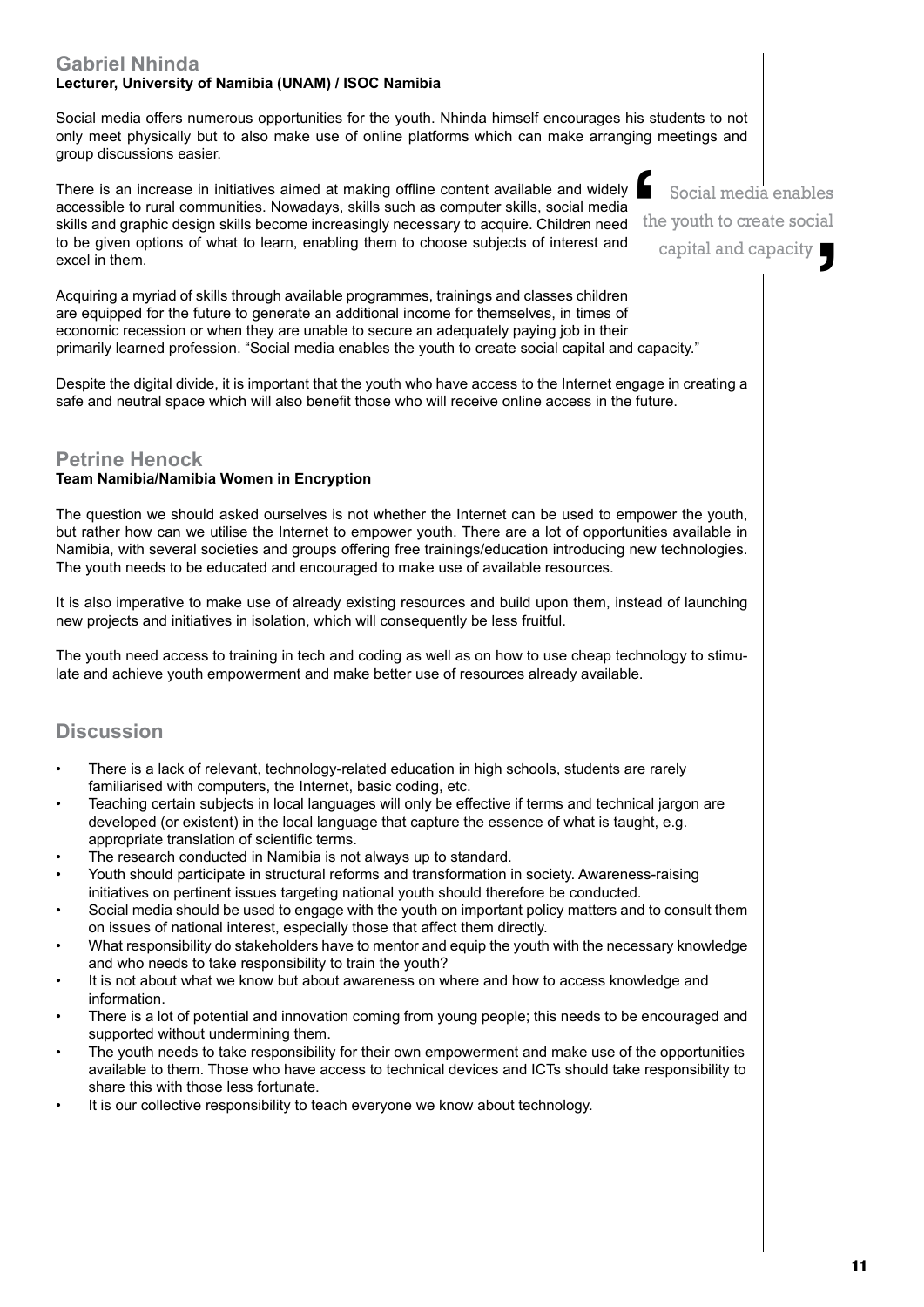## SESSION III: Women, girls and the Internet

**Moderator: Natasha Tibinyane ACTION Coalition**

> **Women and girls in the developing world are significantly less likely to have Internet access than men. Women, and girls in particular, are targets of cyber harassment and violence across a range of online platforms, leading to mistrust and retreat from the web. Women are thus less likely than men to express controversial views online. The panel explored how to tackle gender divides and boost the use of ICTs to promote the empowerment of women and girls on and offline. Panelists also discussed which cultural conditions affect the use of the Internet and how these can be mitigated.**

#### **Nashilongo Gervasius-Nakale Internet Society Namibia Chapter (ISOC Namibia)**

Nashilongo Gervasius-Nakale outlined her first experiences online; finding people with shared interests all over the world through online forums and being able to communicate with them and form friendships, despite the physical distance.

 If women and girls are prioritised in the Internet space, they will eventually be enabled to meaningfully participate in this space, including participating in Internet governance decisionmaking processes. ' are<br>
Inte

The Internet governance space provides a platform for women to discuss policies and regulations, as well as whether women's interests are addressed and how to better address them. Additionally, it is important that efforts are being made to cover women's issues and provide online information that is relevant to girls and women.

Women are often greater affected by the challenges that limit access to the Internet, such as affordability, missing infrastructure and access to mobile devices.

If women and girls are prioritised in the Internet space, they will eventually be enabled to meaningfully participate in this space, including participating in Internet governance decision-making processes.

#### **Alisa Amupolo CEO of PowerCom**

Alisa Amupolo outlines that in Namibia, both girls and boys make use of social media platforms. Often because of tradition, boys are usually given more possibilities with regard to accessing opportunities and benefitting from them. Although girls are increasingly starting to explore the Internet space, there is however no data available outlining the percentage of male/female users in Namibia. Previously the Internet was predominantly a male space, yet these days, online content from and for females is becoming more prominent.

Feature phones with Internet access, which are cheaper than smartphones, can eliminate some of the barriers to access, which is especially relevant for the African market.

Equality in access to the Internet is a matter of education, economic empowerment and human rights empowerment.

#### **Emma Teofelus**

#### **Youth Activist / Law Student**

Emma Teofelus, who was part of the 2015 UNICEF Consultation on Child Online Protection, noted that many girls seem to experience cyber bullying or cyber harassment, at a significantly higher rate than boys.

Girls are often under scrutiny for their looks or inappropriate advances are made towards them online. This underlines the difference in behaviour of the online community towards girls/women and boys/men. Online behaviour may become an extension of offline behaviour but in an amplified manner, e.g. more aggressive. The impact of bullying and harassment online is the same or worse (given its potential publicity and reach) as offline, making it worrisome that online harassment is often done in extreme ways.

Additionally, there is little education for girls on how to react to online assault.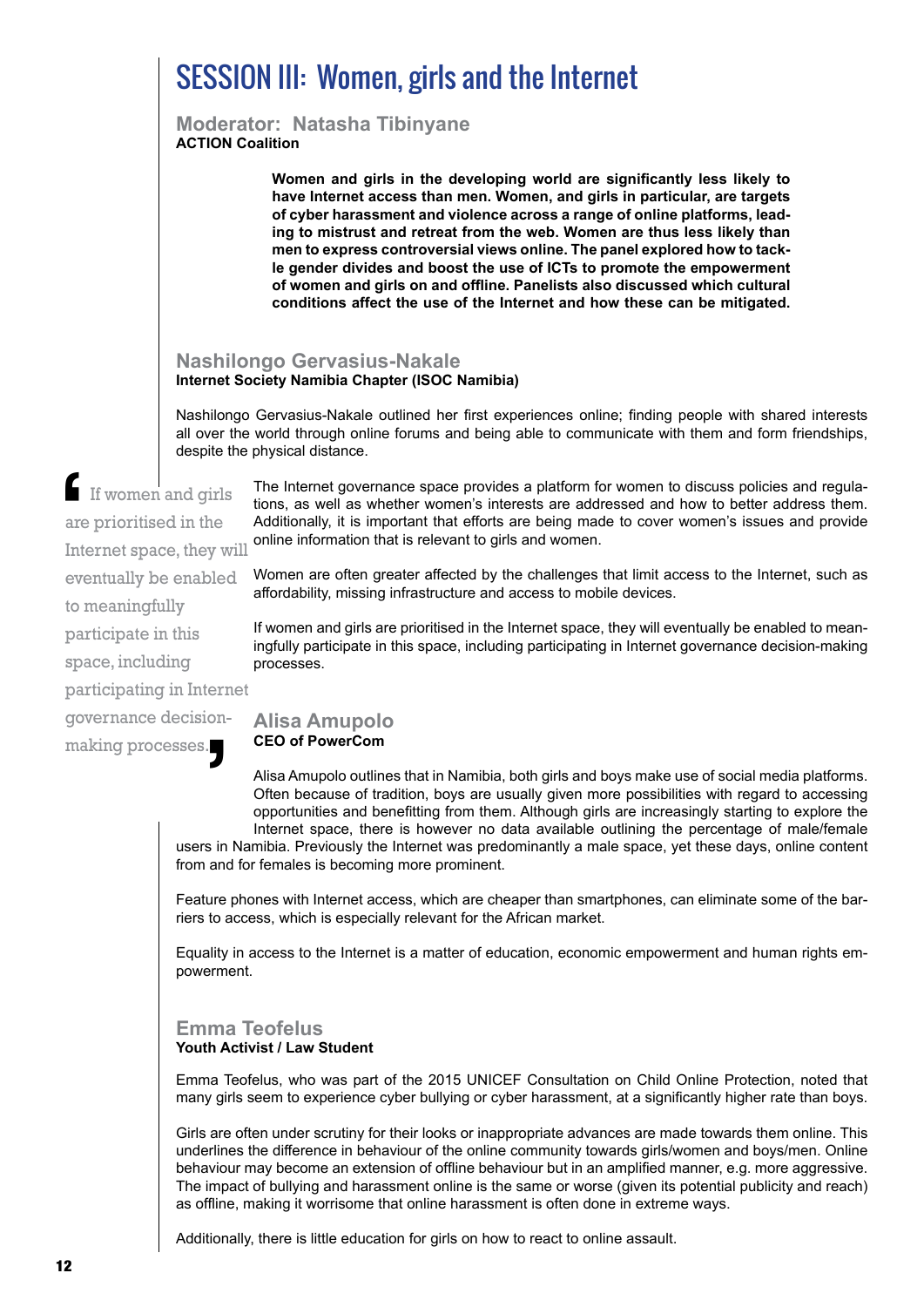In order to encourage the urban youth with access to the Internet to advocate for improved access for their fellow citizens who are less privileged, interactions between urban and rural youth should be facilitated through various platforms.

#### **Vida de Voss Director of Sister Namibia**

Sister Namibia distributes sanitary pads to rural girls so that they do not have to miss school for several weeks a year due to their inability to afford sanitary products. Vida de Voss explains that social media became gradually more important in raising awareness on SisterPADS.

De Voss stressed that people have increasingly similar offline and online experiences; the two experiences feed into each other. For instance, if a girl lacks information on how to access available services offline, she will most likely lack access to this information online as well. Empowerment should therefore be done off- and online.

The Namibian women's movement should better connect to enhance the use of available resources and potential. Groups have to come together, exchange their information and experiences, evaluate their activities and make concerted efforts to address issues that affect them. When working together, common agendas can be pursued and advanced more effectively.

#### **Betty Sibeso Editor of Monochrome**

When growing up, Betty Sibeso was not introduced to the possibility of creating and sharing her own local content. She and her partner have since launched their 100% Namibian online magazine, after being unable to secure sufficient funds to go into print. Their blog has become increasingly successful internationally and has led to them launching their own website. Sibeso exemplifies that young girls should be encouraged to venture into non-traditional careers.  $\sum_{i=1}^{\infty}$ 

Throughout her media career, Sibeso has exclusively advertised online and on social media which proved to be an extremely successful strategy and underscores the potential of online platforms to drive business growth.

Namibia should take measures that to improve the digital business environment to ensure that platforms provide benefits to businesses and consumers.

It is vital to have better (online and offline) platforms for women entrepreneurs which provide increased exposure and through which products and services can be shared, and innovations and successes can be celebrated. Young girls should be encouraged to venture into non-traditional careers.

Digital platforms have the potential to drive business growth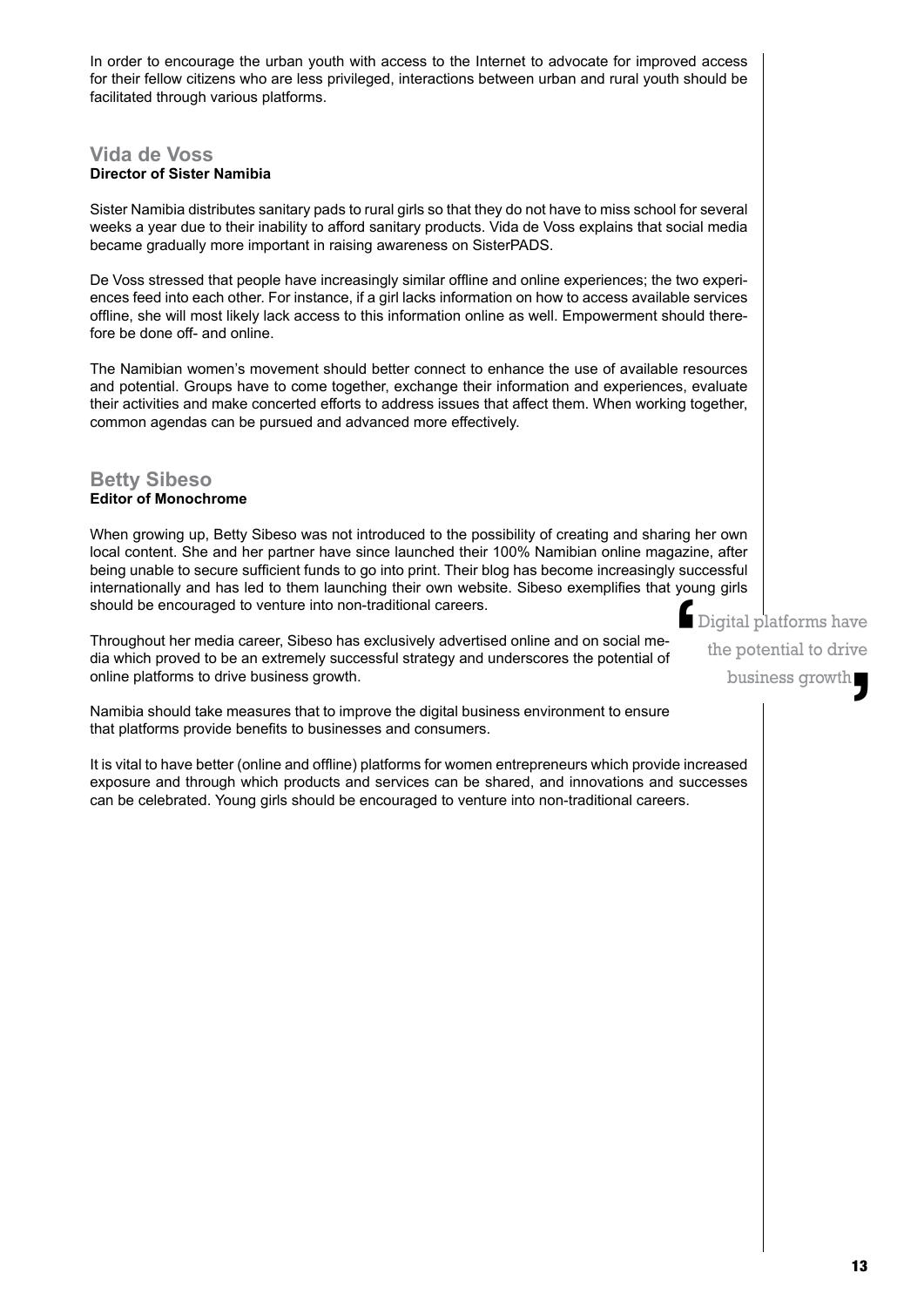## SESSION IV: Growing the Namibian digital economy

#### **Moderator: Graham Hopwood**

**Director of the Institute for Public Policy Research (IPPR)**

**Digitisation and the Internet of Things (IoT) provide opportunities to businesses, consumers and citizens, and are transforming business models, policy landscapes and social norms. The digital economy is becoming more intertwined with the general economy around the world. But what is the digital economy and why should Namibia secure and grow it? Can a digital economy bring Namibia closer to achieving its national development goals? How does the digital divide affect the digital economy? How can Namibia cultivate a shared, trusted digital environment that is a driver of inclusive economic development and social advancement?** 

#### **Bob Ochieng**

#### **Stakeholder Engagement Manager, Internet Corporation for Assigned Names and Numbers (ICANN)**

 We have to give ourselves a chance to develop African products and services and to allow for trial and error. '  $\frac{1}{\omega}$ 

ICANN is a private, non-profit corporation responsible for IP address space allocation, protocol parameter assignment, domain name system management, and root server system management functions.

In the previous sessions, infrastructure, cost, content, quality of access, and awareness were discussed. These are the basic obstacles faced by countries across the continent.

One of the biggest consumers in any economy is the government. What does that mean from the point of entrepreneurship when talking about growing the Namibian digital economy? With government keeping certain information confidential, the data government holds is often of significant importance for entrepreneurs. Therefore, governments should be encouraged to open up data for the public to access, which will directly contribute to advancing the digital economy. Governments should develop data protection laws that will regulate how data is collected, stored and used, including personal data. The establishment of an enabling legal framework would allow for opening up data, while protecting personal and confidential data.

'African made' products and services are not embraced by Africans. We have to give ourselves a chance to develop African products and services and to allow for trial and error. If local products and services cannot be sold locally then there is little incentive for local production and innovation.

#### **Sepo Lamaswala Haihambo RMB Namibia/ First National Bank (FNB)**

Issues to be considered should include: how can we revisit at existing structures to put new systems in place and manage disruptions in a digital age.

Mobile technology is transforming the banking industry by making it easier for citizens to send and receive money and manage their accounts. Mobile banking has spread rapidly throughout the country.

There is a cost for developing new platforms; the cost is shared between the commercial institutions making the initial investment and the consumers who use the services.

Financial solutions which have been rolled out have managed to increase financial inclusivity to people that previously did not have access to financial services. Easier means are now available to send money to people living in rural areas, where they would not have access to a branch of one of the local banks. These people now have some kind of storage mechanism and are able to transfer value between people in the community.

There is a need for investment in the infrastructure across the board. Businesses around the world have understood that in order to stay relevant to the consumer base, digitalisation is key. We have to try to bring the public and private sectors more in sync in terms of digitalisation to extract maximum value.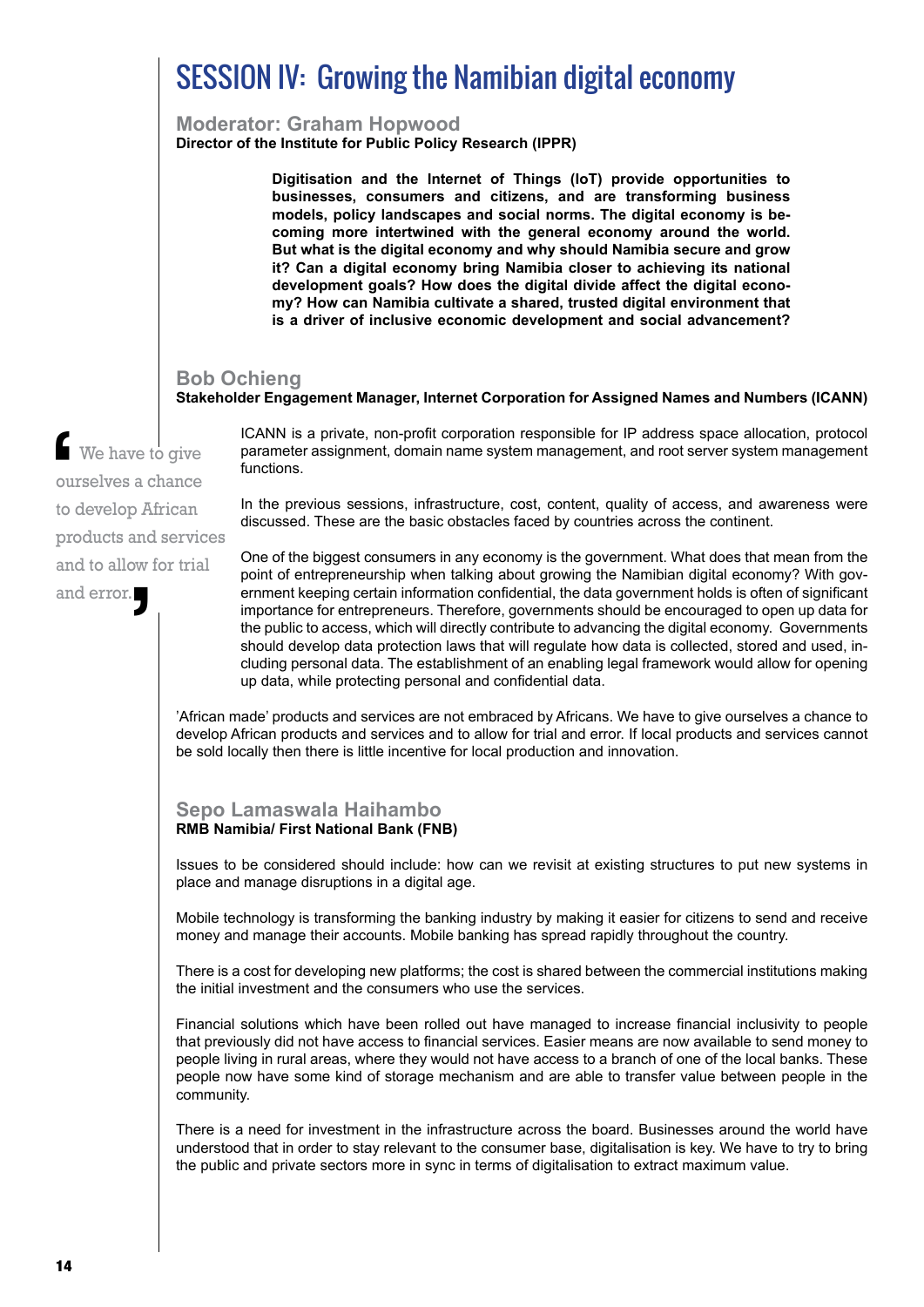#### **Tatenda Malunga Business Analyst, Green Enterprise Solutions**

The evolving digital economy is related to emerging technologies which can be leveraged to better provide services and products to Namibian citizens; including the Internet of Things, business analytics and prescriptive analytics. Namibia, and the hospitality sector in particular, is increasingly making use of the benefits and advantages of the Internet.



"Technology is no longer merely a business agenda it has become a business core function." With that in mind, Namibia is taking some important steps in realising the digital economy. The Harambee Prosperity Plan includes effective governance, accountability, transparency, e-governance which all play a pivotal role in strengthening Namibia's digital economy.

#### **Discussion:**

- The establishment of an access to information law to change the current culture to a culture of openness with established systems that facilitate open data and access to information.
- So far, consumers are bearing the costs of technological innovations as part of the digital economy, which discourages many to use these technologies, e.g. digital transactions which incur additional fees. Those costs are not helping the growth of the digital economy in Namibia.
- The question has to be asked, what is the skill set that we need in a Namibian context to advance the digital economy? In doing so, these skills should be developed to enable Namibians to design digital solutions that are appreciated by the public and are relevant in the Namibian context. "As a country, we are best placed to solve Namibian problems using digital solutions."
- Where is Namibia with regards to providing blockchain technologies as a way of securing data? Blockchain does not store data on a central server but across vast networks of computers that constantly check and verify information with each other, providing more security for data.
- There must be investment to be able to analyse data and use it effectively.
- As a consequence of the existing digital divide in Namibia technologies are less accessible to the rural population, who cannot benefit from the growth of the digital economy in the same way as the urban population. What can be done to address this?
- Possible downsides of digital economy for traditional businesses/ways of doing things: with people being able to access information online, some businesses may restrict access through registration etc.
- Currently there are no frameworks in place to protect private data. The Namibian Government intends to have data protection laws in place; a data protection bill is being drafted.
- During the process of drafting laws, the capability to enforce these laws also needs to be built to be able to benefit from the legislation.
- Angel investors/venture capitalists not banks are the best entities to invest in start-ups.
- FinTechs: computer programs and other technology used to support or enable banking and financial services.
- In 2015, the African Union (AU) adopted a Convention on Cybersecurity and Personal Data Protection. For this declaration to become operational, at least 15 countries would need to sign and ratify the Convention; so far, only 8 countries have done so.

Technology is no longer merely a business agenda it has become a business core function **f**:  $\blacksquare$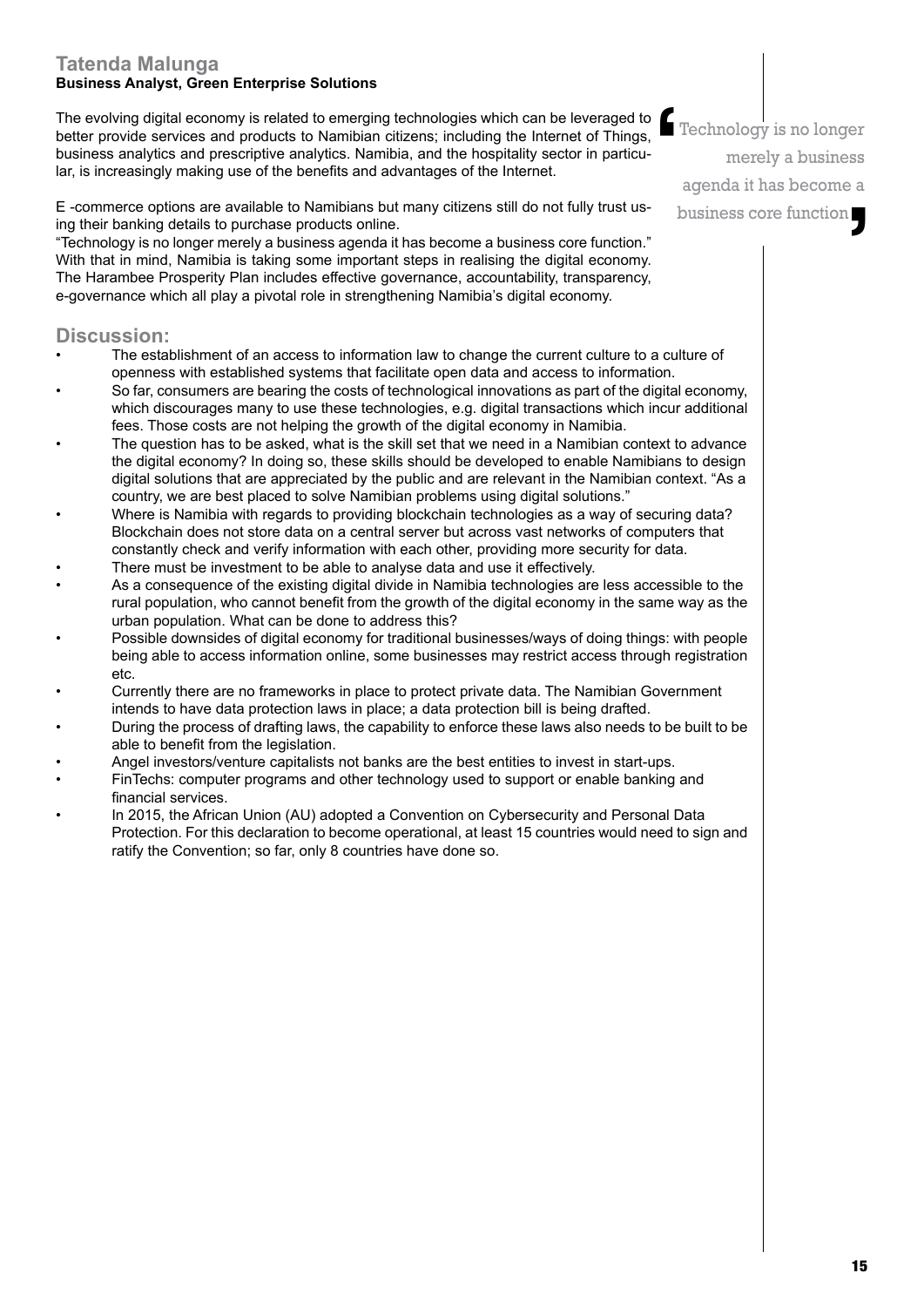## SESSION V: Cybersecurity in the Namibian context

**Moderator: Max Weylandt Institute for Public Policy Research (IPPR)**

> **Every time we connect to the Internet, we make decisions that affect our cybersecurity. Sophisticated cyber actors and nation states exploit vulnerabilities to steal information and money and are developing capabilities to disrupt, destroy, or threaten the delivery of essential services. The panel will explore the cyber security legal and policy framework; cyber security/ safety online in relation to the citizen, government, business, civil society and the media. Child online protection, securing data, types of cybercrime, and how to respond to growing online threats will also be discussed.**

#### **Chief Inspector Ratjindua Tjivikua NamPol Cybercrime Unit**

The Namibian Police established the Cybercrime Investigation Subdivision or Cybercrime Unit in 2013; the team of four is headed by Chief Inspector Tjivikua. The Unit is based in Windhoek and plans to expand to other regions in the near future. At present, there are no national laws guiding the division; the Electronic Transactions and Cybercrime Bill, which was drafted 15 years ago, has not yet been tabled in Parliament. The lack of a legal framework makes it difficult for law enforcement to investigate and pursue cybercrimes. The public is insufficiently educated on online risks and how to protect itself from threats.

The Cybercrime Unit only has limited recourses and funds at their disposal, which is an impediment to the proper functioning of the Unit; necessary equipment needed to effectively fight cybercrimes is expensive. The division is engaging with other stakeholders and institutions on common issues and challenges.

#### **Dr. Paulus Sheetekela**  investigate and pursue Un**iversity of Namibia (UNAM)**

Dr. Paulus Sheetekela is part of the process of establishing a Computer Incidence Response Team (CIRT) which is supposed to coordinating responses to cyber-attacks occurring in Namibia.

A master's degree programme in cybersecurity is being developed at UNAM to capacitate graduates to develop effective solutions for cyber risks and threats.

"The use of the Internet has brought opportunities but has also made us vulnerable to cyberspace threats." There is a need for protection from these threats in the form of legal provisions. Such laws should be drafted locally, reflecting Namibian realities and needs.

#### **Dr Fungai Bhunu Shava**

**Namibia University of Science and Technology (NUST)**

In 2013, NUST conducted a fact-finding mission in consultation with industry- and state departments to establish whether there is a need for cyber protection in Namibia. As a result, the creation of an undergraduate degree in cybersecurity and computer science, two honours programmes, one in information security, and another in computer science and digital forensics was envisaged. Information security and digital forensics are also offered at Master's level, and a PHD programme in cybersecurity is in its fourth year.

NUST offers basic cybersecurity training and works with NamPol in an effort to capacitate the Cybercrimes Unit.

The university is also involved in community projects, such as the Child Online Protection Project, which visited five regions to establish the extent of exposure to online risks and threats among young children, aged 13-17.

A cluster focusing on digital forensics and information security research has produced over 30 publications in the past 3 years.

The lack of a legal framework makes it difficult for law enforcement to cybercrimes.  $\begin{array}{c}\n\bullet \\
\bullet \\
\bullet \\
\bullet \\
\bullet\n\end{array}$ **'**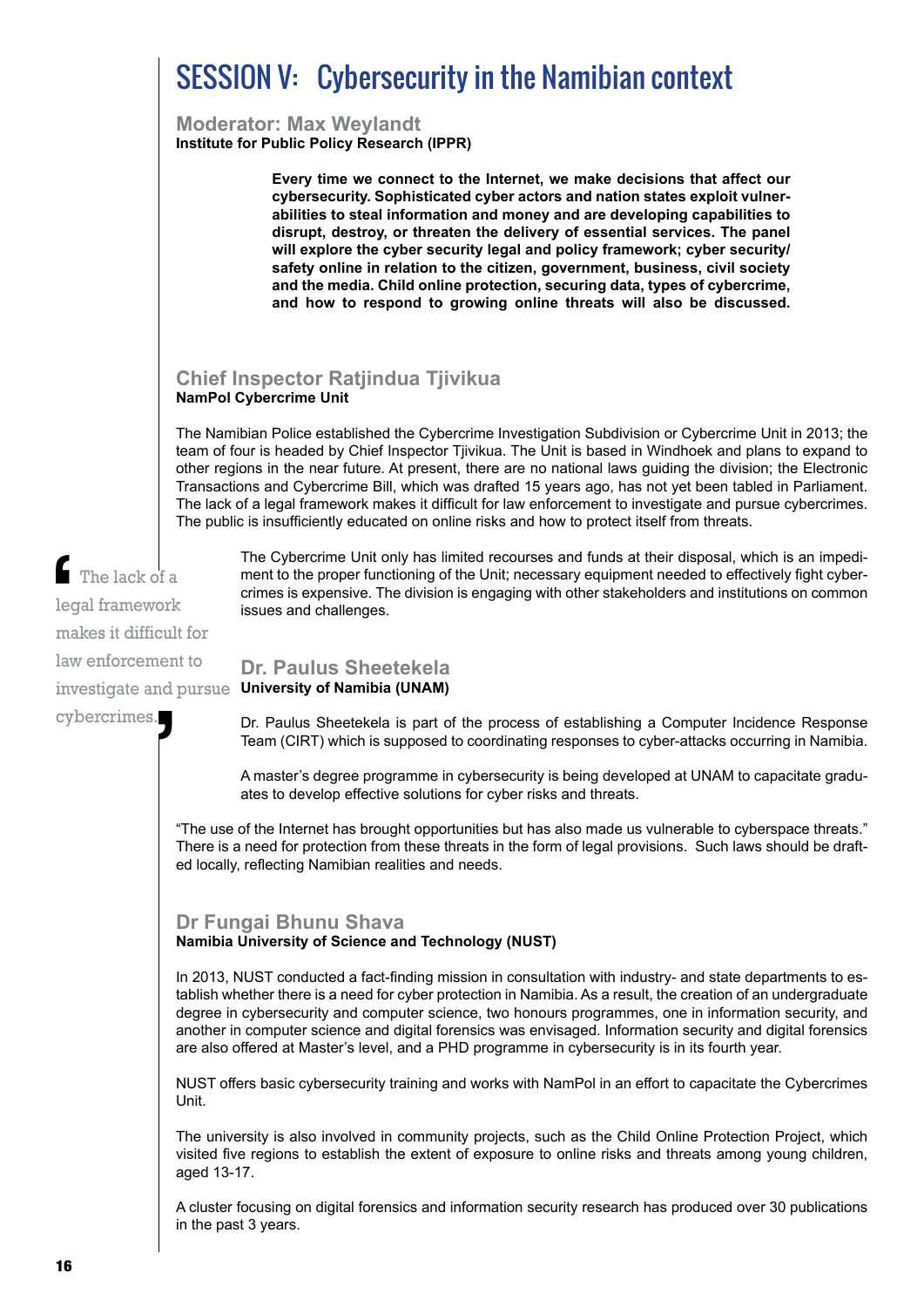With cybercrimes increasingly being addressed in Namibia, including online attacks on and abuse of minors, there is an urgent need to adopt legislation which offers victims recourse and effectively addresses online criminal activities.

#### **Frederico Links ACTION Coalition**

The ACTION Coalition, which focuses on the fundamental rights of access to information and freedom of expression, looks at cybersecurity from a human rights perspective, a perspective which is unfortunately missing from the national online security debate. Cybersecurity legislation should protect the right to privacy, the free flow of information and freedom of expression and should not be used to undermine these fundamental rights or suppress political opposition and democracy activists.

Yet, governments in several African countries curtail online free speech by applying laws in a restrictive manner and by shutting down the Internet and other telecommunications services during elections or protests. These developments call for an increased involvement of civil society in Internet rights discussions.  $\sum_{i=1}^{n}$ 

In its current form, the Electronic Transactions and Cybercrime Bill, which has been open to post-drafting consultations, "introduces human rights infringing components and contains unconstitutional elements", it should therefore not be passed. Such legislation should be produced by means of a multistakeholder process, allowing for wide participation and input from diverse sectors from the onset.

#### **Discussion:**

- The Electronic Transactions and Cybercrime Bill was initially withdrawn because of the lack of
	- consultation following democratic principles; the text was opened up for public consultation. Stakeholders have been invited on several occasions to participate in consultations discussing the draft. Comments submitted are being taken into consideration.
- It is necessary to have very clear definitions of the meanings of cybercrime and cybersecurity.
- There is a need for technical education, awareness raising and distribution of relevant information.
- The public school curriculum covers ICTs and cybersecurity issues.
- When talking about security, one should also consider basic issues such as SIM card registration.
- Forms of cybercrimes: 1. Where the device is a target (e.g. computer viruses); 2. Where a device is used as a weapon (e.g. hacking); 3. When a device is used as an accessory to a crime (e.g. downloading copyrighted content illegally).
- "No law is better than a bad law." Victims of cybercrimes, for instance someone who has experienced cyber bullying, have recourse under the common law, meaning there are ways to deal with those crimes while a proper law is in the process of being drafted. "We need legislation, but we need to do it properly. The current law is not a good law and it is not going to help us."
- There is a lack of information on cybercrime related issues.
- Panellists and attendees expressed the need to separate the Bill and have a standalone electronic transaction law and a cybercrime law.
- ICANN offers training to law enforcement on domain abuse.
- Cybersecurity affects us all, we are all potential victims of cybercrimes and therefore need to come together and work together to ensure our safety.
- "The Internet is an inherent multistakeholder platform," hence when we regulate this space it requires multistakeholder participation.

 Continental and regional developments call for an increased involvement of civil society in Internet rights discussions . **J**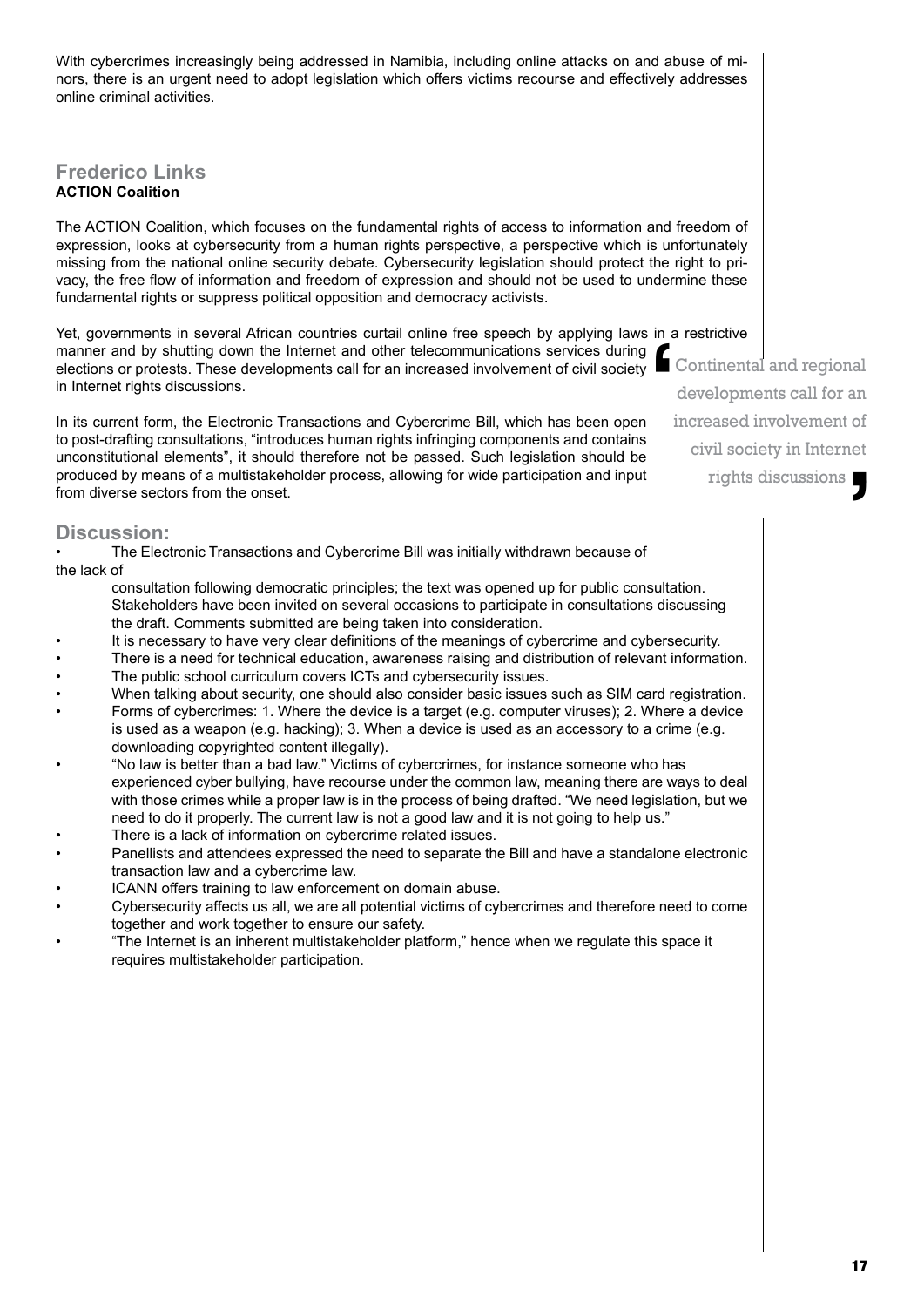## FILM LAUNCH EVENT: "Implementing Access to Information in Africa: Moving Forward Together."

#### **Presented by Sara Brombart**

#### **Director, fesmedia Africa of the Friedrich-Ebert-Stiftung**

On the eve of the International Day on Universal Access to Information (IDUAI), fesmedia Africa of the Friedrich-Ebert-Stiftung presented the film "Implementing Access to Information in Africa: Moving Forward Together."

So far 21 African countries have adopted specific access to information legislation. The film provides guidance for the effective implementation of the right to information in African countries. It highlights the necessity for a country to consider the following elements to be able to develop a concrete implementation action plan:

- 1. Create an enabling environment for the right to information, including a conducive legal framework.
- 2. Create public awareness and demand for information.
- 3. Consider and budget for ensuring that national institutions have the capacity to deal with making information accessible and handling requests in line with the law.
- 4. Consider effective and sustainable procedures and structures for oversight how to monitor progress and encourage or enforce compliance.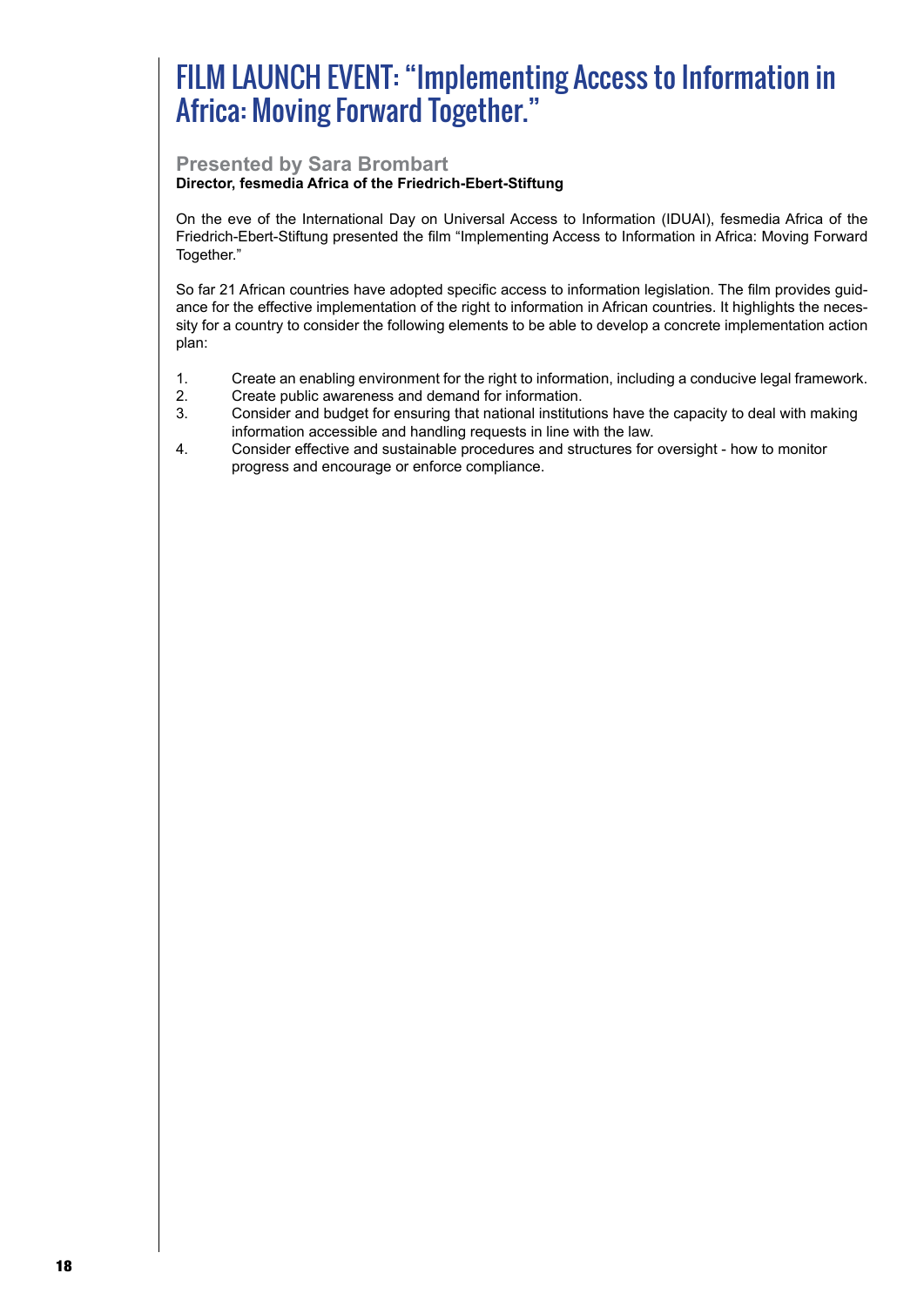## OPENING SESSION: DAY II (International Day for Universal Access to Information

#### **Message from Ms Irina Bokova**

**Director -General of UNESCO on the occasion of the International Day for Universal Access to Information, delivered by Dr. Jean Pierre Ilboudo, UNESCO Representative to Namibia**

In a globalisin<br>societies. The<br>focused on the<br>Development. n a globalising world, access to information is vital to build more inclusive, sustainable and knowledgeable societies. This is the message of the International Day for Universal Access to Information (IDUAI), which focused on the key role that access to information plays in taking forward the 2030 Agenda for Sustainable

Access to information is a fundamental right. It allows people to understand and participate in creating and sharing the knowledge they need to contribute fully to society. It is a condition of informed citizenship, helping to hold governments accountable. It is a driver of innovation and creativity, widening opportunities for all, especially for girls and women. Access to information is pport<br>
I

Being informed starts with the commitment of governments to develop, promulgate and enforce policies and laws on the right to information to guarantee respect for this human right. This requires efficient implementation mechanisms and a culture of transparency across all types of institutions. Citizens need to have the critical thinking, literacy and digital skills required to access, analyse and use information in different ways, offline and online. This is why UNESCO calls on all governments and partners to leverage the power of information and communication technologies to help achieve Sustainable Education Goal 4 for ensuring "inclusive and equitable quality education and promote lifelong learning opportunities for all." Access to Information is also about promoting development of content that will be relevant, local and multilingual. All of this calls for proactive polices and strong partnerships at all levels.

The International Day for Universal Access to Information is also an opportunity to renew our commitment to freedom of expression and the safety of journalists. The media play a crucial role in facilitating access to information to citizens and in monitoring important social issues while enlightening their audiences with insight and knowledge. There cannot be universal access to information without free and independent media.

Access to information is not only a goal in itself, it is also a key contributor to the realisation of all Sustainable Development Goals. It is therefore crucial that we continue our efforts to ensure that every woman and man enjoy full access to information.

#### **Keynote address by John Walters Ombudsman of Namibia**

ood governance is generally defined as "transparent and accountable management of human, nat-<br>ural, economic and financial resources for the purposes of equitable and sustainable development"<br>(2000 Cotonou Convention). The ural, economic and financial resources for the purposes of equitable and sustainable development" (2000 Cotonou Convention). The fundamentals of good governance are, amongst others, transparency and accountability. Transparency allows for meaningful analysis of government's actions from the outside. Accountability is based on the idea that people have the right to hold government answerable for its failures and credit it for its successes—it rests on knowledge and information and is therefore dependent on government's transparency. Public authorities hold information "as custodians of the public good" and every person has the right to access this information. "Information is thus the currency of transparency."

Namibia does not have a constitutional right to access to information but is compelled to adopt an access to information law which will "enhance the free flow of information to citizens in order to influence government's policies by debating its decisions." This will eventually lead to greater transparency and accountability and enhance democracy. Putting the responsibility for the operation of an access to information law in the hands of the Ombudsman "will bring about a convergence of access to official information and an independent

not only a goal in itself, it is also a key contributor to the realisation of all Sustainable Development Goals.  $\overline{\phantom{a}}$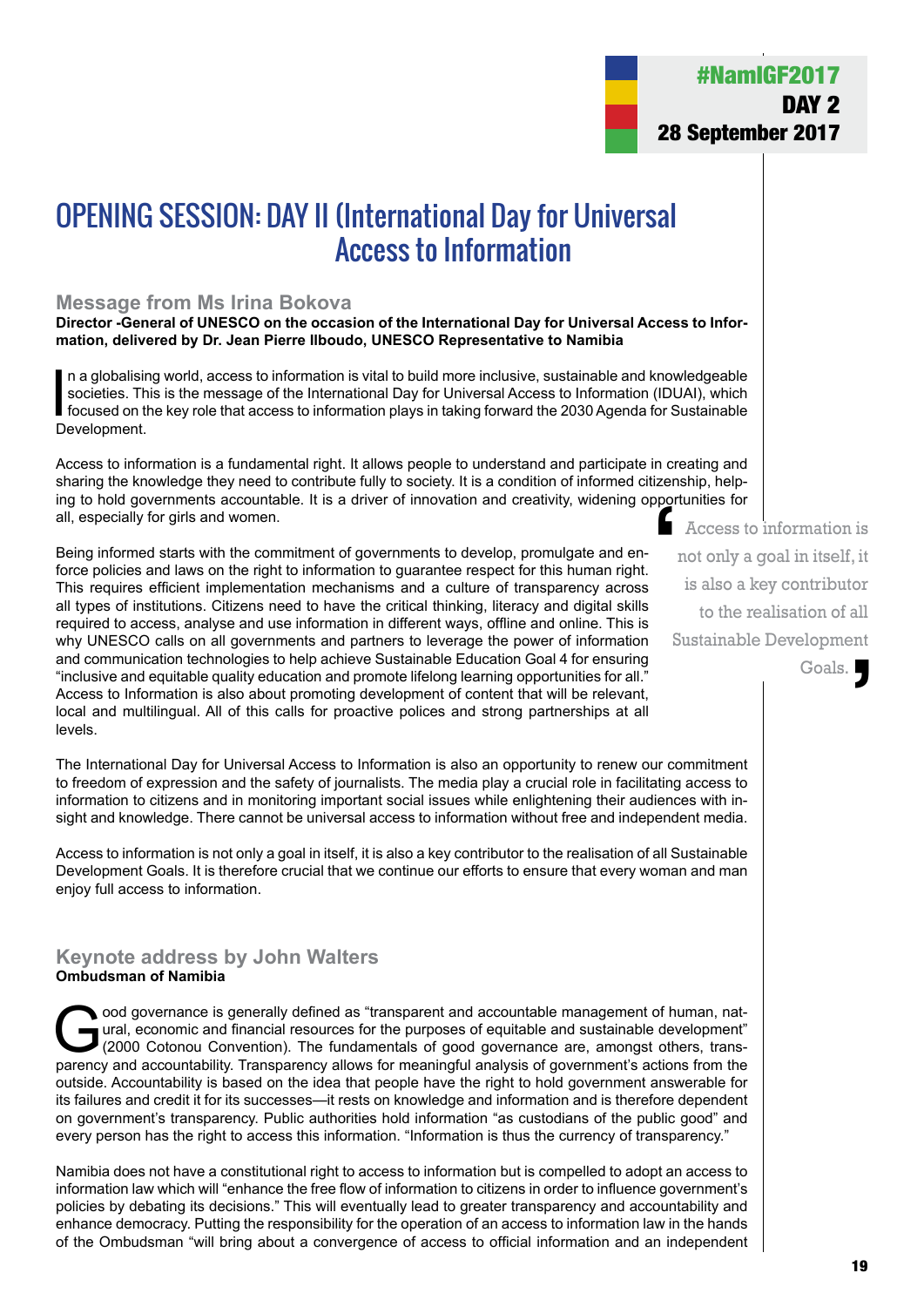review of official's administrative conduct." Access to information legislation would greatly improve "the effectiveness of the Ombudsman's role in enhancing transparency."

 Access to information legislation the effectiveness of the Ombudsman's role in enhancing transparency. Info<br>
info<br>
wo

Non-responsiveness in the public administration is linked to a culture of secrecy in public institutions. This culture of secrecy needs to be replaced by a culture of openness which facilitates a responsive administration.

would greatly improve The adoption of legislation however, does not guarantee the effective implementation of laws or their contribution to accountability in themselves. "The real work with regard to freedom of information laws begins with implementation." Implementation relies on "a multitude of factors," namely, the availability of resources, the capacity of public officials and citizens and an attitudinal change of society.

> It is necessary to first "do the groundwork" and create an environment conducive to the right to information and the implementation of such a right. Currently, in Namibia, accessing information can be cumbersome and without a law, citizens have few options of recourse when their right to access to public information is denied.

The NamIGF as a platform for discussion, exchange of knowledge and best practices can inform and inspire national decision-making and shape policy-making processes.  $\sqrt{1 + \frac{1}{2}}$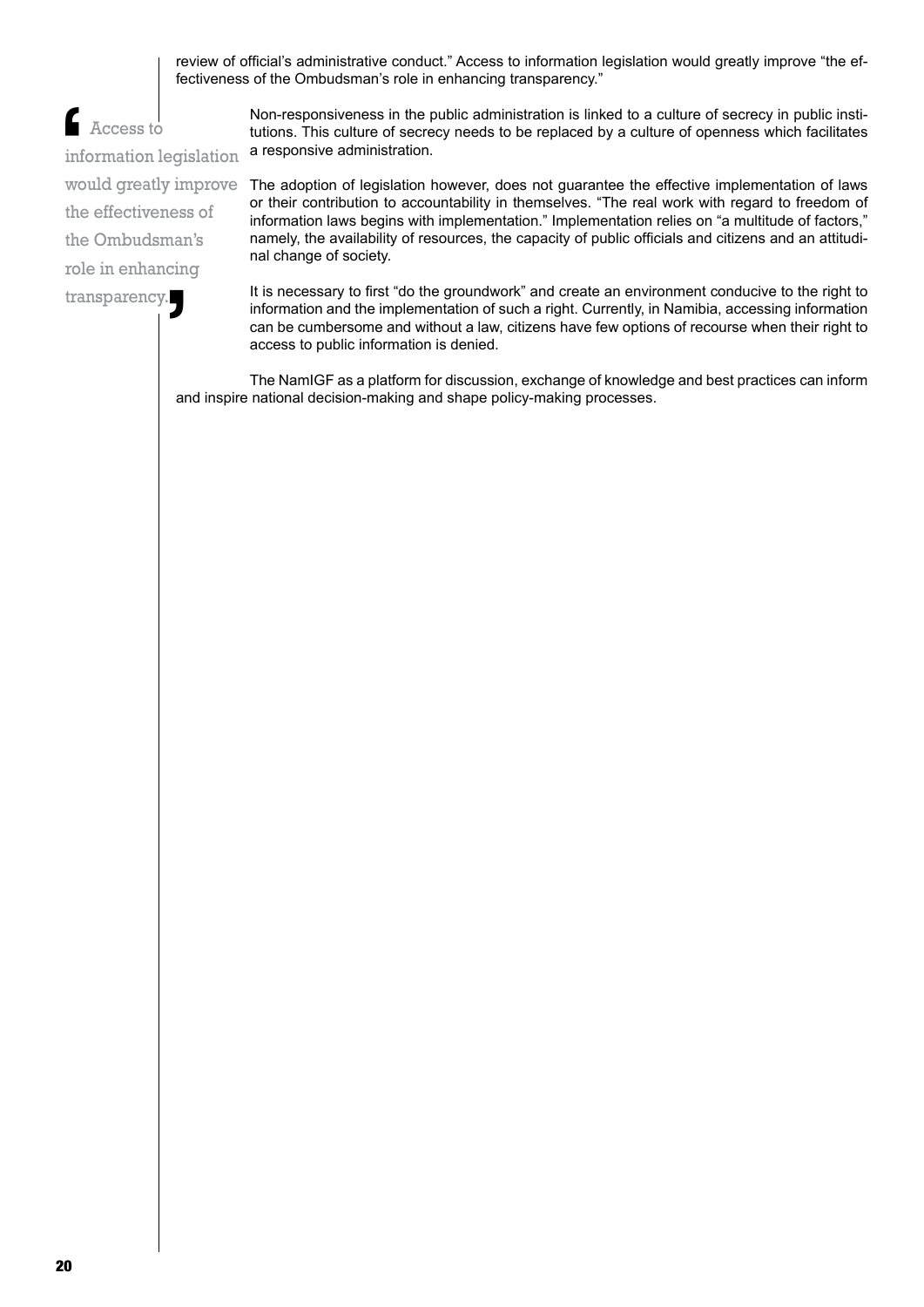## LAUNCH EVENT: Launch of the 2017 MISA Transparency Assessment in Namibia

#### **Presented by Natasha Tibinyane**

Since 2009, the Media Institute of Southern Africa (MISA) has evaluated the level of openness of government and public institutions in its annual Transparency Assessment. Carried out by MISA Chapters together with local researchers, the study seeks to establish the ease or difficulty with which citizens can access public information.

The study assesses whether public institutions proactively make relevant information available via an online presence in the form of a website or social media accounts. It further evaluates to what degree information is made available to citizens upon request.

Every year, on 28 September, MISA joins the international community in commemorating the International Day for Universal Access to Information. MISA marks the occasion by:

- The regional launch of the MISA Transparency Assessment
- The celebration of national Golden Key and Golden Padlock awards ceremonies

In Namibia, the 2017 research underlined that:

- Government has on numerous occasions expressed its intention to pass an access to information law before 28 September 2017, but has failed to do so.
- Several "secrecy laws" which limit citizens' ability to access information, need to be repealed.
- A Cabinet directive adopted in 2016 gives preferential treatment to two state media houses for the dissemination of government information and advertisements.

Assessing eight government and public institutions the national researcher noted that: "Requesting information as an average citizen was mostly frustrating as the majority of institutions were unwilling to respond. Some public bodies acknowledged receipt of the request, but did not respond with the actual information. Other institutions however, seemed happy to provide helpful answers, swiftly and eagerly. These institutions give hope to a brighter future for access to information in Namibia."

The recipient of the 2017 Golden Key Award, in acknowledgement of the institution's efforts to disclose information to the public, is the Communications Regulatory Authority of Namibia (CRAN). Institutions Assessed

- 1. Ministry of Poverty Eradication and Social Welfare (MPESW)
- 2. Ministry of Environment and Tourism (MET)
- 3. Ministry of Industrialisation, Trade and SME Development (MTI)
- 4. Namibia Financial Institutions Supervisory Authority (NAMFISA)
- 5. Communications Regulatory Authority of Namibia (CRAN)
- 6. Namibia Statistics Agency (NSA)
- 7. Electoral Commission of Namibia (ECN)<br>8. Ministry of Justice (MoJ)
- Ministry of Justice (MoJ)

 In Namibia, requesting information as an average citizen was mostly frustrating as the majority of institutions were unwilling to respond.  $\blacksquare$ d.<br> **1**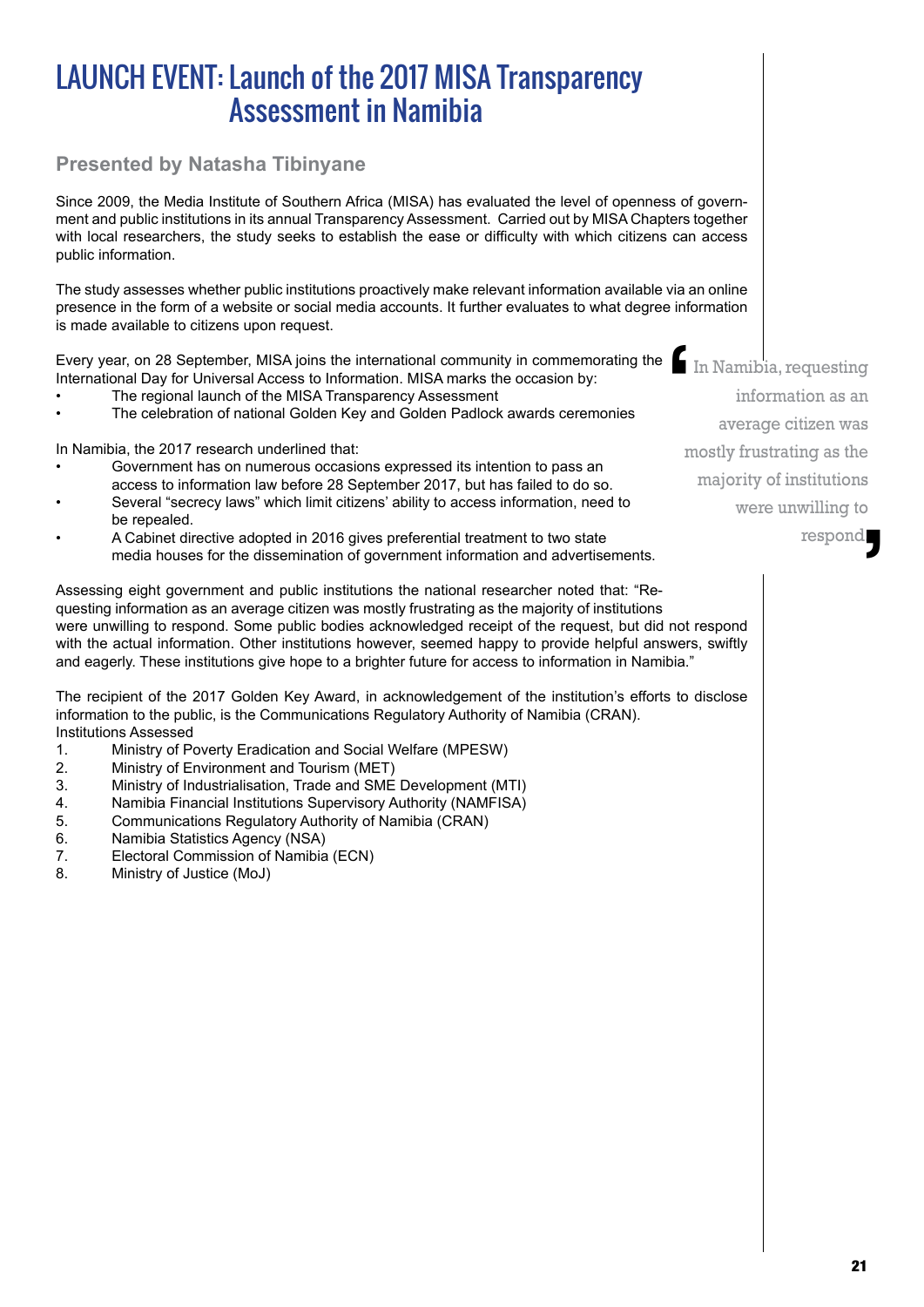## SESSION VI: Access and Affordability

#### **Moderator: Professor Nixon Ochara Professor in the Department of Informatics, NUST**

**Panellists discussed the connection between affordability and access, and whether universal access is a realistic goal for Namibia. What are the barriers to a digitally inclusive society, and where are we in regard to national and international targets on access? Does the legal and policy framework promote content creation and dissemination by protecting freedom of expression, and using technology to promote openness and transparency? Are we striking a balance between net neutrality and business model innovation in providing content? Are there targeted initiatives for underserved groups such as women, farmers, youth, rural residents, and the disabled? "Development is the freedom of individuals to live the lives they want."**

#### **Anna Amoomo Internet Society (ISOC) Namibia Chapter, Student**

Affordability should not only be looked at from a financial point of view but also in terms of the response rate and quality: how long does it take to receive information, is the information received up to date, relevant and reliable? "In Namibia 'local' content is not always produced by locals;" content is often produced by foreign researchers and production companies, which means that information is presented from or influenced by an outside perspective.

**Access to quality** Internet is limited outside the capital city, this is one factor restricting ICT International<br>
out

 $\mathbf{y}$ 

range of people.

An end-user is anyone who is not an Internet service provider and makes use of the Internet; whether he/she works for an Internet provider or not, can be defined as an end-user. The Internet has the potential to make access to information faster and easier. However, internet packages are expensive, "you have to dig deep in your pocket and that depth will determine the quality," e.g. speed of the Internet connection. Minimum contract length is also a limiting factor. There are however, special packages for students and start-ups.

#### **Ndahelekwa Paulus**  accessibility for a wide **Internet Society (ISOC) Namibia Chapter, Office of the Prime Minister**

Talking from an end-user perspective Paulus noted that some local institutions make information available on their websites, this facilitates the accessibility of information for some citizens, mainly those living in urban areas. Access to quality Internet is limited outside the capital city, this is one factor restricting ICT accessibility for a wide range of people. Increasing accessibility of rural regions to ICTs and their applications could greatly advance the future development of rural communities and businesses.

#### **Melvin Angula**

#### **Head of Universal Access and Services at the Communications Regulatory Authority of Namibia (CRAN)**

When people still have to choose between buying data or bread, there is clearly an issue that must be resolved. Access to information and the Internet should be a basic right, like access to water.

Ministers have come to an agreement to make sure that Internet and data should be available at a cost of 5% of people's income. We should look at issues surrounding accessibility and affordability holistically, including prevalent inequalities and the wealth gap.

From the regulatory side Namibia is not yet at a point where we are working on content availability and content provisioning. There is a focus on ensuring that irrespective of the type of service that one gets from operators everyone should adhere to minimum standards; CRAN has established Minimum Quality of Service Regulations. Content should be made available at the same quality and with the same service. At the same time CRAN is careful not to over-regulate this space.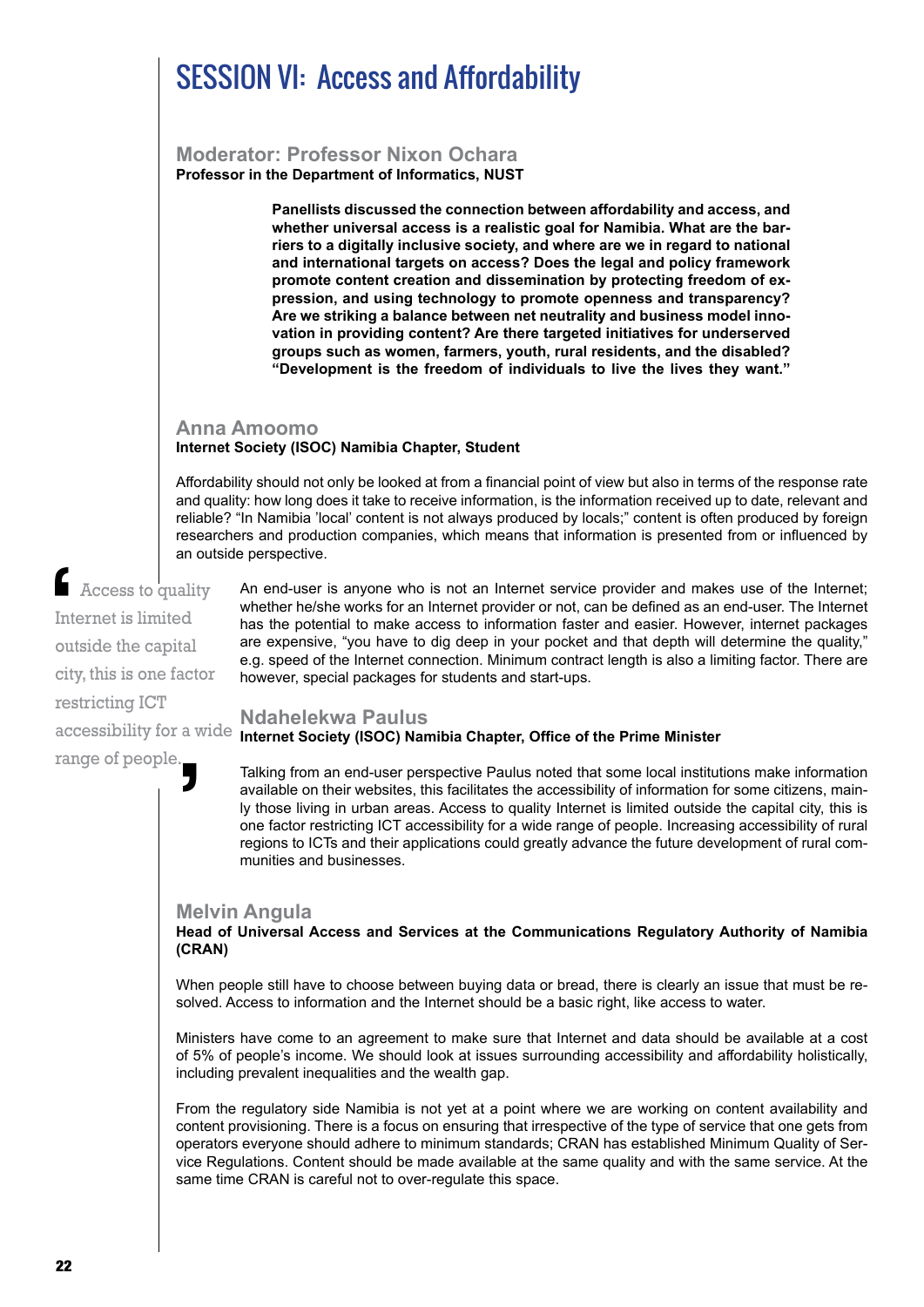#### **Discussion:**

- Government must invest in putting in place proper infrastructure to improve Internet access. There should be free Internet for everyone in Namibia. It should not be a service that people pay for. Free Internet access would feed into free education, having better access to information and the ability to receive training or qualifications for free online.
- Government welcomes the idea of free Internet but this would have to be a concerted effort and cannot be tackled by government alone. Providing free Internet for the nation would be costly and is currently not possible for the government to realise.
- Access to information and the Internet should be a basic human right and should therefore be free, but if you "want a specific quality associated to that access you should be willing to pay for it." Customers paying a premium price are not receiving premium quality services from internet service providers (ISPs).
- Internet Service Providers (ISPs) need to enter a discussion with end-users facilitated by regulatory bodies and government representatives. ISPs are currently not delivering, which is hampering economic growth.
- Operators have a business goal and need to make a profit, to go to areas where their profit margin will be less than in urban areas they would need to be subsidised for developing the infrastructure and achieve a return on investment.
- One (1) Internet tower costs N\$3 million.
- Rural electrification is dropping instead of increasing and ICTs often rely on electrification.
- A lot of government institutions are working in silos, e.g. during road constructions fibre cable could simultaneously be pulled to save costs instead of doing this in two steps at different times, as is usually the case.
- In Namibia, development is no longer coming from profits made by businesses, no corporate social investment. Profits are taken out but not reinvested into communities or the country. Policies should be developed making local reinvestment a requirement.
- TV WHITE SPACE: the biggest problem is how to regulate it, who is responsible for the quality of service, what happens when this equipment is deployed, and who is responsible for sustaining the equipment.
- **• Namibia is unique, having the second-lowest population density (of any sovereign country) in the world: o Measuring approximately 800 000 square kilometres and a population of about 2.5 million.**
- **• 100 percent Internet coverage is the aim, but it is costly.**
- **• It costs about N\$ 8000 to pull a fibre from the main street to one's house (about 7 metres at most).**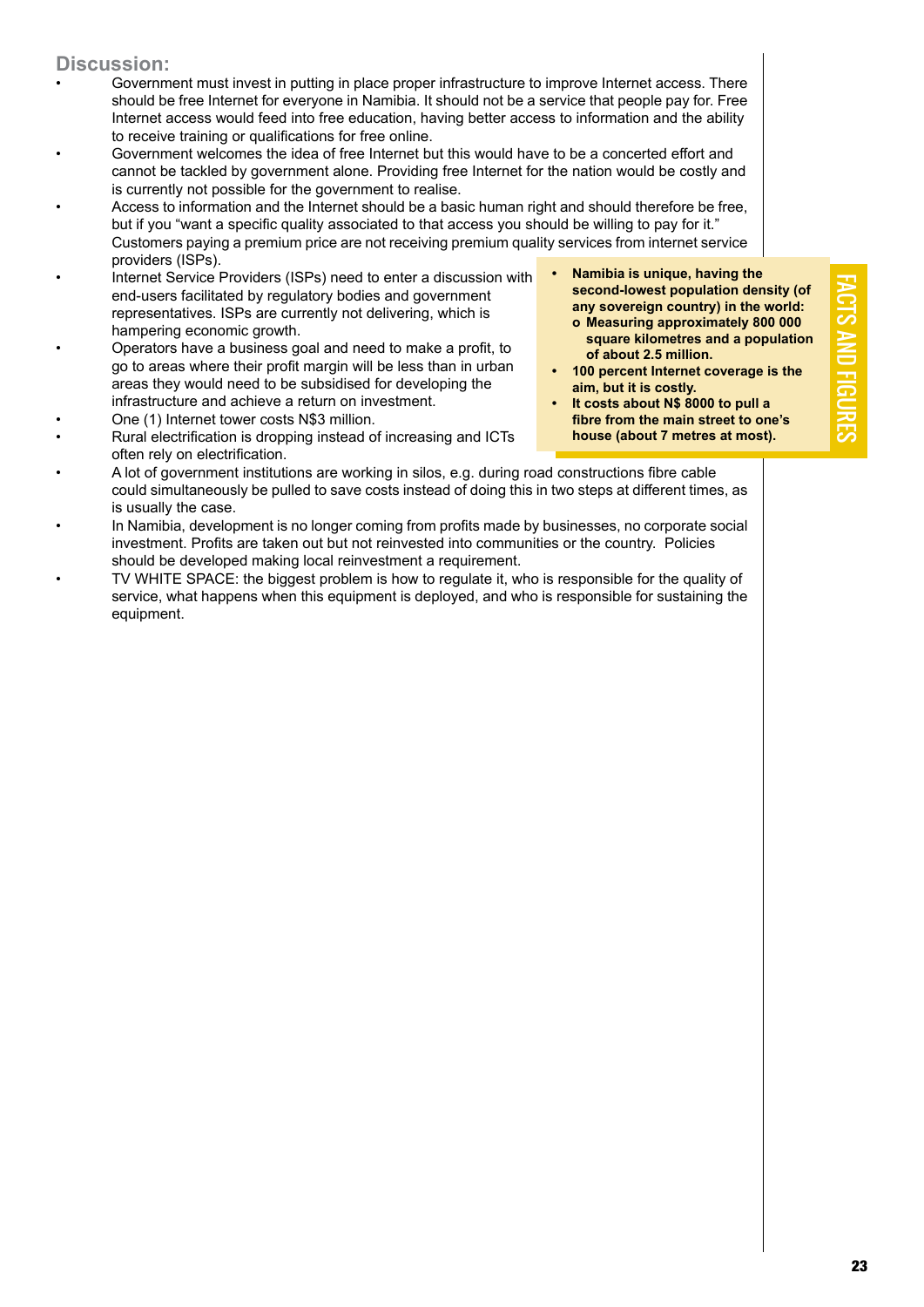### SESSION VII: Improving the quality of multistakeholderim in Internet Governance processes in Namibia

#### **Moderator: Eberhard Lisse**

**Managing Director of the Namibian Network Information Centre**

**Sustainable Development Goal 17, which reads: "Strengthen the means of implementation and revitalize the Global Partnership for Sustainable Development," recognises multistakeholder partnerships as important vehicles for mobilizing and sharing knowledge, expertise, technologies and financial resources to support the achievement of the sustainable development goals in all countries, particularly developing countries. Today, much of the Internet's infrastructure is operated across borders and by a range of different stakeholders. It is a complex but robust ecosystem where each part of the Internet can rely on many other parts working together but often independently. How can Namibia leverage the multistakeholder approach to foster a sustainable, effective, accountable and transparent IG and policymaking environment?**

#### **Honourable Faustina Caley, Chairperson of the Standing Committee on ICT and Innovation**

**Member of Parliament**

Multistakeholder consultation is crucial during policy-making processes. "Policies must work for the people" and are supposed to serve the community. "Laws are not there to punish people (…) we have to pass laws that will protect the people." Consultation is necessary, lawmakers "cannot afford to work in isolation." As consultation Multistakeholderism processes should inlcude the wider public it is necessary to relate relevant issues to the public in an understandable manner.

is a precondition for a successful law making process and should therefore be embraced.  $\frac{1}{\sin \theta}$ **J** 

#### **Elizabeth Ujarura Kamutuezu**

#### **Deputy Director of IPRM in the Ministry of Information and Communication Technology (MICT)**

The Electronic Transactions and Cybercrime Bill was withdrawn because of a public outcry about insufficient consultation, even though there had been a degree of consultation at that stage. It would be vital for Government to know what, in the public perception, constitutes sufficient consultation. Following the withdrawal of the Bill, an open public consultation process was initiated, leading to the receipt of substantive comments which are currently under consideration to be integrated into the Bill. Multistakeholderism is a precondition for a successful law making process and should therefore be embraced.

#### **Frederico Links**

#### **Chairperson, Namibia Internet Governance Forum (NamIGF)**

For a democratic law-making process: define pertinent issues that need to be addressed by the law, constitution of a working group, consisting of various stakeholders, which looks at relevant issues with a holistic and inclusive point of view. A group of experts will then look at the identified issues from a technical point of view which will lead to a draft text. The draft law will undergo an open consultation process until a final version will be decided upon.

Currently, in Namibia, civil society is usually "in a reactive position" where it has to respond to already drafted laws and policies instead of being involved in the process from the beginning. Especially regarding complex technology matters, the "real expertise is not in government," therefore technology companies and civil society have to be consulted from the get-go to be able to advise in the early stages of any policy and law-making process, which will also facilitate productive engagement among stakeholders.

#### **Nashilongo Gervasius-Nakale Internet Society Namibia Chapter (ISOC Namibia)**

Effective policy-making requires all stakeholders to come together to discuss aspects relevant to the implementation of technology-related laws and policies, such as cost, infrastructure, security and human rights. Additionally, there should be a system to monitor and assess the implementation process to guarantee the application and enforcement of laws and policies.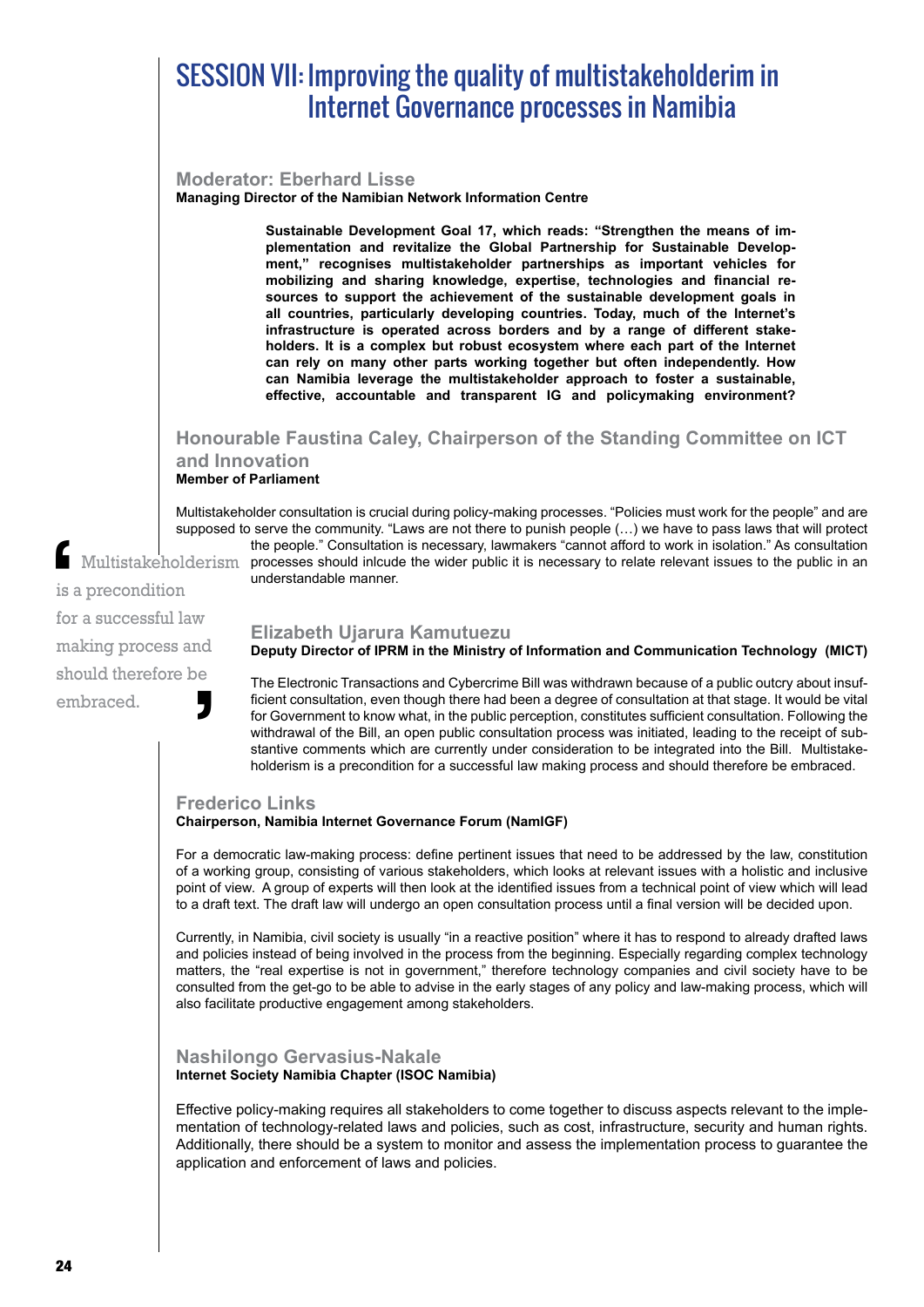#### **Discussion**

- All constituencies affected by laws must be engaged, explaining how laws and policies may affect them and how they can get involved in decision-making processes.
- "Before you can get people to engage you must inform" them about the stakes they hold in a certain matter.
- From Government side: calls for participation in public consultation on the Electronic Transactions and Cybercrime Bill were made in the newspaper, with the involvement of governors' offices of all 14 regions to sensitise the people in their region and consult local authorities.
- The "policy process is only for policy-makers in the Ministry" therefore it is not possible to involve outside stakeholders in a policy-making process during its initial stages.
- "Multistakeholderism is not fast but the outcome is more acceptable." It has to be defined what a participatory policy-making process entails.
- It is important to be thorough during policy-making processes to not waste time and resources at a later stage to mend mistakes, withdraw or amend laws or argue about the constitutionality of clauses in court.
- The Combating of Rape Act, 2000, the Combating of Domestic Violence Act, 2003 and the draft Access to Information Bill were developed through extensive consultation processes which resulted in the development of strong laws. "Namibia has proven several times that we can do this and that we can do it right."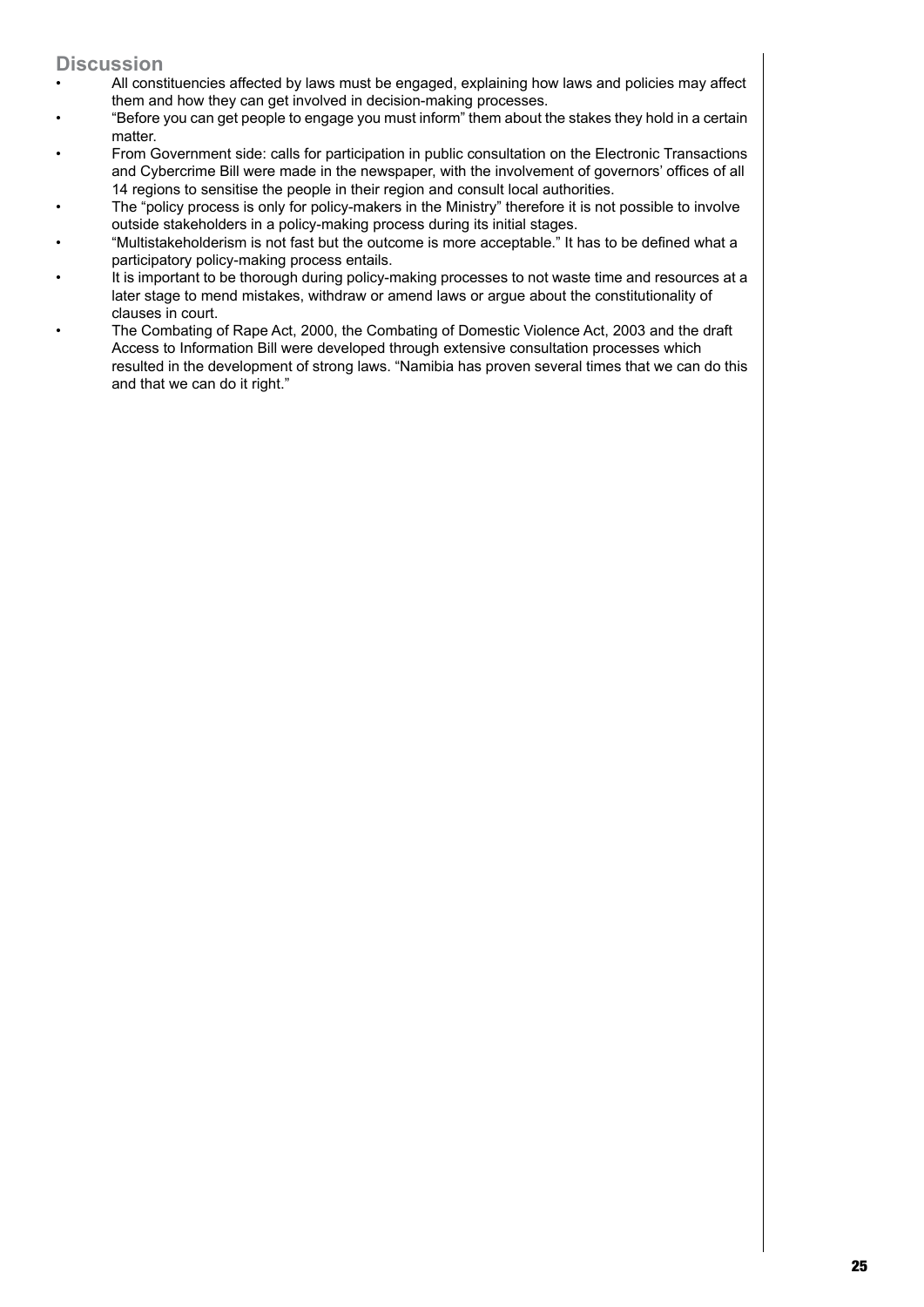## BUSINESS SESSION

The participants of the Namibia Internet Governance Forum discussed the structure and identity as well as terms of reference of the NamIGF.

#### **Moderator Bob Ochieng**

#### **Stakeholder Engagement Manager, Internet Corporation for Assigned Names and Numbers (ICANN)**

#### **Frederico Links**

#### **Chair of the Namibia Internet Governance Forum**

- The Ministry of Information and Communications Technology (MICT) initiated the process leading to the first NamIGF.
- Preparatory stakeholders' meetings brought together various stakeholders including representatives of the Access to Information (ACTION) Namibia Coalition, the MICT, ICT Professionals' Association, the Namibian Police, Telecom Namibia, youth advocates, the Communications Regulatory Authority of Namibia (CRAN), Namibia Consumer Trust, the academic community.
- Only few stakeholder groups remained active throughout the planning process which formed an interim organising sub-committee and became the interim NamIGF Working Group.
- If this is going to succeed and in order to receive official recognition, the NamIGF Working Group needs to be formalised and responsibilities have to be distributed.
	- It needs to be a multistakeholder platform with active participation of members.

#### **Discussion:**

Options for the structure of the NamIGF Working Group (WG) / Secretariat:

| <b>Registration as Section</b><br>21 non-profit company                                                                                                                                                                                                                                                                 | <b>Maintain the current</b><br><b>NamIGF Working Group</b><br>and its structure                                                                                                           | Form a Volunteer<br><b>Association</b>                                                                                                                                                                                                                                                                           | <b>Form a Trust</b>                                                                                                                                                                                                                                                                                                                                                              |
|-------------------------------------------------------------------------------------------------------------------------------------------------------------------------------------------------------------------------------------------------------------------------------------------------------------------------|-------------------------------------------------------------------------------------------------------------------------------------------------------------------------------------------|------------------------------------------------------------------------------------------------------------------------------------------------------------------------------------------------------------------------------------------------------------------------------------------------------------------|----------------------------------------------------------------------------------------------------------------------------------------------------------------------------------------------------------------------------------------------------------------------------------------------------------------------------------------------------------------------------------|
| • Membership-driven<br>• Multistakeholder repre-<br>sentation<br>• Establishment of a<br>board of directors<br>• No remuneration/sitting<br>fees for directors<br>• Only costs: bank fees<br>for an account opened<br>for the company, annual<br>auditors' fees<br>• Able to receive funding<br>• No personal liability | • Maintain the interim<br>team<br>• Endorse the current<br>team to lead the process<br>of formalising the struc-<br>ture and institutionalise<br>the NamIGF<br>• Diversify representation | • Able to receive funding<br>• Able to open a bank<br>account<br>• Needs a written Consti-<br>tution<br>• Membership-based<br>• Trust-based member-<br>ship<br>• None of the members<br>can be paid for their work<br>• Needs to elaborate<br>on what will happen to<br>assets if the association<br>closes down | • The objectives and<br>structure of the Trust<br>must be written in a Deed<br>of Trust<br>• Needs to be registered<br>with the Master of the<br><b>High Court</b><br>• All founders provide<br>some money to the Mas-<br>ter<br>as security (can be ex-<br>empted)<br>• Trust must also hold<br>some property, even a<br>small symbolic amount,<br>when it is first established |

- Namibian Network Information Centre offered support regarding necessary resources for a Section 21 company.
- Namibia Consumer Protection Group offered its assistance.
- Namibia Media Trust (NMT) is currently responsible for the accounting on behalf of the NamIGF Working Group, since the NMT is also hosting the ACTION WG it would be good to minimise the responsibility for the NMT.
- Namibia Chapter of the Internet Society (ISOC) is willing to host the NamIGF going forward.

#### **Recommendations**:

- Compile a document listing the advantages and disadvantages of different institutional structures.
- Share document with all stakeholders enabling them to reach a final decision on the structure and nature of the NamIGF.
- Committed volunteers who want to become part of the interim Working Group should express their interest.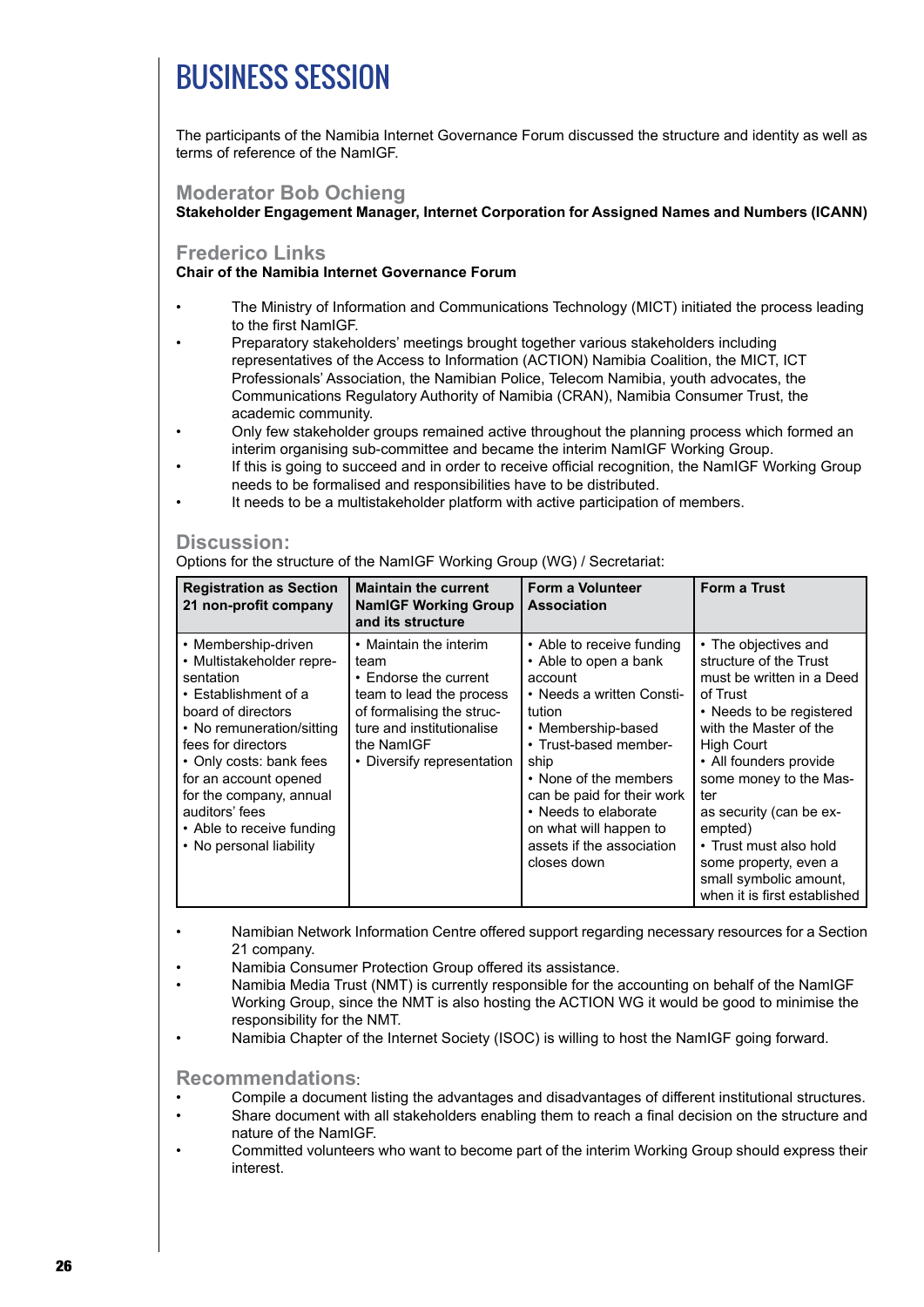#### **Draft Terms of Reference (TORs)**

#### **The Namibia Internet Governance Forum (NamIGF)**

The Namibia Internet Governance Forum (NamIGF) is a multistakeholder forum that engages on issues related to Internet Governance (IG) on a national level, and how it intersects with IG developments at continental, and international level. Established in 2017, it adheres to the principles of the African Internet Governance Forum (AfIGF), which, in keeping with the United Nations (UN) Internet Governance Forum (IGF), strives to:

- Be open all entities, organisations and participating individuals that are IG stakeholders shall be free to join the NamIGF.
- Multistakeholder The active and democratic participation of a diverse range of stakeholders, including that of women and youth, shall be promoted.
- Transparent Stakeholders shall be open in their communication, decisions, and implementation of NamIGF related activities.
- Accountable Mechanisms for checks and balances, as well as for the review and redress of actions related to the NamIGF shall exist.
- Remote participation The NamIGF shall make optimum use of the Internet to increase the number of participants in all its activities.

#### **The NamIGF's main objectives are to:**

- Raise awareness, promote an improved understanding, and build capacity on Internet Governance issues amongst Namibian stakeholders and their respective communities.
- Organise and host an annual multistakeholder and democratic platform for engagement and knowledge-building on Internet Governance related issues in Namibia and beyond.
- Influence the development and implementation of national policies related to the Internet, and broadly, Information and Communication Technology (ICT).
- Facilitate multistakeholder participation by Namibian representatives at continental and global Internet Governance platforms.
- Contribute to the strengthening of multistakeholder engagement on Internet Governance in the Southern African Development Community (SADC) and African Union (AU).

#### **The Mandate of the Annual NamIGF is to:**

- Discuss public policy issues related to key elements of IG in order to foster the sustainability, robustness, security, stability and development of the Internet in Namibia;
- Facilitate the exchange of information and best practices, and make full use of the expertise of the academic, media, human rights and free expression, legal, public as well as the information and communication technology (ICT) sectors;
- Make recommendations on how to accelerate the availability and affordability of the Internet in Namibia;
- Identify, highlight and discuss emerging IG issues with stakeholders and the general public, and where appropriate, make recommendations;
- Build the capacity of stakeholders on IG, fully drawing on local, continental and international sources of knowledge and expertise;
- Facilitate solution and consensus building on IG issues that are of particular concern to end-users;
- Publish its proceedings on the Internet.

#### **Membership**

Membership to the NamIGF is open to all relevant stakeholder groups, representatives and individuals from government, civil society, academia, media, and the ICT sector. Members serve in their personal capacity, but are expected to have extensive linkages with their respective stakeholder groups. The activities of NamIGF shall be coordinated by a Working Group or a Multistakeholder Advisory Group.

The Working Group shall be composed of ten nominated representatives of the NamIGF. The Working Group will have the following responsibilities:

- Provide administrative, logistical and organisational support to the NamIGF;
- Promote the activities of the NamIGF and its members;
- Develop strategies for the sustainability of the NamIGF process in consultation with its members;
- Act as a management hub for NamIGF activities as well as best practices, knowledge, expertise,
- needs and resources of its members;
- Convene NamIGF meetings;
- Develop and maintain an active email list and a website to provide updated NamIGF-related information;
- Mobilise resources and raise funds.
- The NamIGF shall be led by a Chairperson who will also chair the Working Group.
- The Working Group shall develop an annual work plan for the NamIGF activities.

The NamIGF shall promote the use of discussion forums and other online tools facilitate discussions and exchange of information among its members.